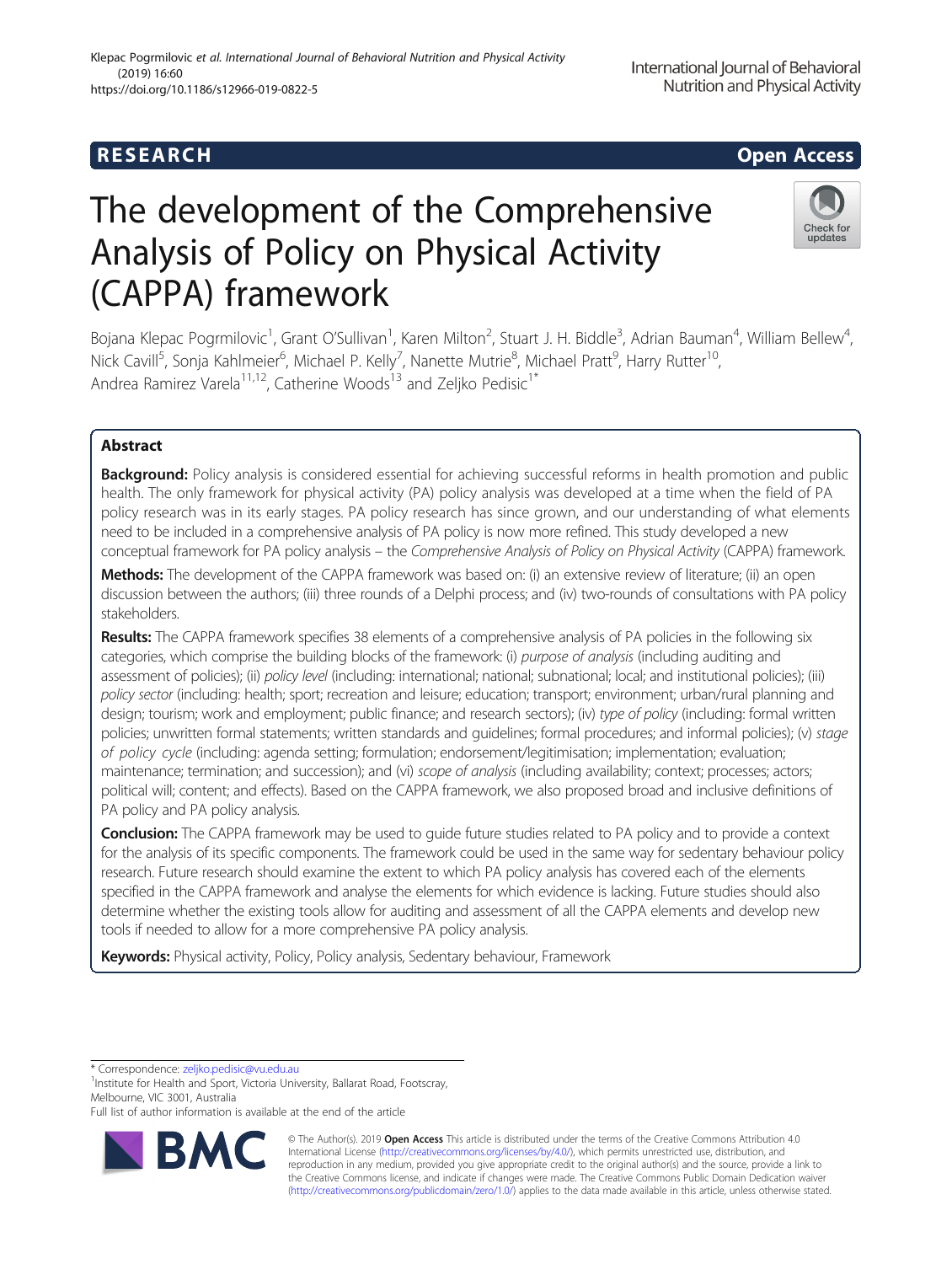# Background

Insufficient physical activity (PA) is among the key risk factors for non-communicable diseases (NCDs), such as type II diabetes, some types of cancer, and cardiovascular disease [[1](#page-13-0), [2\]](#page-13-0). NCDs cause the deaths of nearly 40 million people per year world-wide, which is around 70% of overall global mortality [\[3](#page-13-0)]. Accordingly, insufficient PA is considered one of the main risk factors for premature mortality worldwide [\[4](#page-13-0)]. For example, in 2008, approximately 9% of all deaths globally were attributed to insufficient PA [[5](#page-13-0)]. Insufficient PA is also associated with a range of poor mental health outcomes, such as increased risk of depression [[1](#page-13-0)]. Current inadequate PA levels also generate a significant economic burden for national healthcare systems. Conservatively estimated, physical inactivity costs healthcare systems worldwide around 53.8 billion international dollars, of which 68% is paid by the public sector  $[6]$ . Given these large health and economic impacts, investing in PA promotion is widely considered a "best buy" [\[2,](#page-13-0) [7](#page-13-0)]. The significant public health and economic burdens of insufficient PA also emphasise the need for good public health policy related to PA.

In the last two decades, several important events have contributed to PA planning and policy development [\[8](#page-13-0)]. One of the initial global-level policy developments in PA promotion occurred in 2004 when the World Health Organization (WHO) issued the Global Strategy on Diet, Physical Activity and Health [[9\]](#page-13-0). Subsequently, in 2013, the WHO published the Global Action Plan for the Prevention and Control of NCDs [\[10](#page-13-0)]. In this document, national governments, as key players in the prevention and control of NCDs, are urged to: establish national NCD targets; develop national NCD plans; and measure their progress in tackling NCDs [\[10](#page-13-0)]. The plan provides a menu of policy options for governments and other stakeholders to take action in NCD control and prevention and includes a global target to reduce the prevalence of insufficient PA by 10% by 2025 [\[10](#page-13-0)]. In 2018, the WHO launched a Global Action Plan on Physical Activity which recommends 20 policy actions [[11\]](#page-13-0) and is currently preparing a monitoring framework that will provide member states with methods to appraise progress related to PA policy development. One of the key recommended actions to support the creation of active systems is strengthening of policy frameworks, governance, and leadership systems at both subnational and national levels, to encourage implementation of actions to increase PA [\[11\]](#page-13-0).

Increasing PA in a population requires culturally adapted, large-scale actions across whole systems, including multiple contexts, such as the health, transport, sport, urban planning, and education sectors [[11](#page-13-0), [12](#page-13-0)]. As such, one of the essential determinants of active living is the policy environment [\[13](#page-13-0)]. The development and implementation of policies may facilitate the creation of supportive environments for people to engage in physically active lifestyles [[14,](#page-13-0) [15\]](#page-13-0). Therefore, a vital platform for developing, managing, and providing such actions is a national-level policy [\[12\]](#page-13-0). By developing and implementing PA policies, national governments design political and legal frameworks that are necessary for local governments and municipalities to create opportunities and environments for PA and active living [\[16\]](#page-13-0).

It has been suggested that further research is needed to better inform future PA policy development [\[8](#page-13-0), [17](#page-13-0), [18](#page-13-0)]. Understanding the policy process and impact is essential for facilitating successful reforms [\[19\]](#page-13-0). A valuable tool enabling evidence-based development and improvement of policies is policy analysis, a "craft" that has been evolving since the 1950s [[20](#page-13-0), [21\]](#page-13-0). Policy analysis is perceived as crucial to achieving successful reforms in health promotion [\[19\]](#page-13-0). In relation to PA promotion, an analysis of PArelated policies can: raise awareness of current policy gaps and opportunities; demonstrate policy related actions being taken across the system; encourage important debates; contribute to meeting health objectives [\[22](#page-13-0)]; provide a catalyst for cooperation and communications across different sectors and levels [\[12\]](#page-13-0); and assist decision makers in making better informed choices in a specific problem situation [\[23\]](#page-13-0).

In a recent systematic review, Klepac Pogrmilovic et al. [[24](#page-13-0)] found more than 150 studies on national-level PA policies, which suggests that this research field is relatively well developed. However, the review also found that very few studies relied on explicit and rigorous conceptual or theoretical frameworks, which may have led to vague and/ or varied definitions and conceptualisations of PA policy. The review also found that researchers in this area have not reached consensus on the definitions of PA policy and PA policy analysis [[24](#page-13-0)]. Taking this into account, Klepac Pogrmilovic et al. [\[24\]](#page-13-0) suggested that more coordinated efforts on a standardised approach to PA policy analysis would contribute to further advancement of this research area [[24\]](#page-13-0).

In 2002, a major consultation on PA policy development took place between the WHO and the United States Centers for Disease Control and Prevention (CDC) [[25](#page-13-0)], from which a PA policy framework was recommended. The framework addressed the necessary elements that PA policy needs to encompass [\[25](#page-13-0)]. The first and only framework designed specifically for PA policy research was developed by Schmid and colleagues in 2006, to improve categorisation, visualisation, and understanding of PA policy research [[17\]](#page-13-0). The Schmid et al.'s framework is presented as a figure with three 'axes': policy, sector, and scale [[17\]](#page-13-0). The most important axis is the vertical one which presents different ways in which policy may be studied: identifying policies (i.e. description), determinants of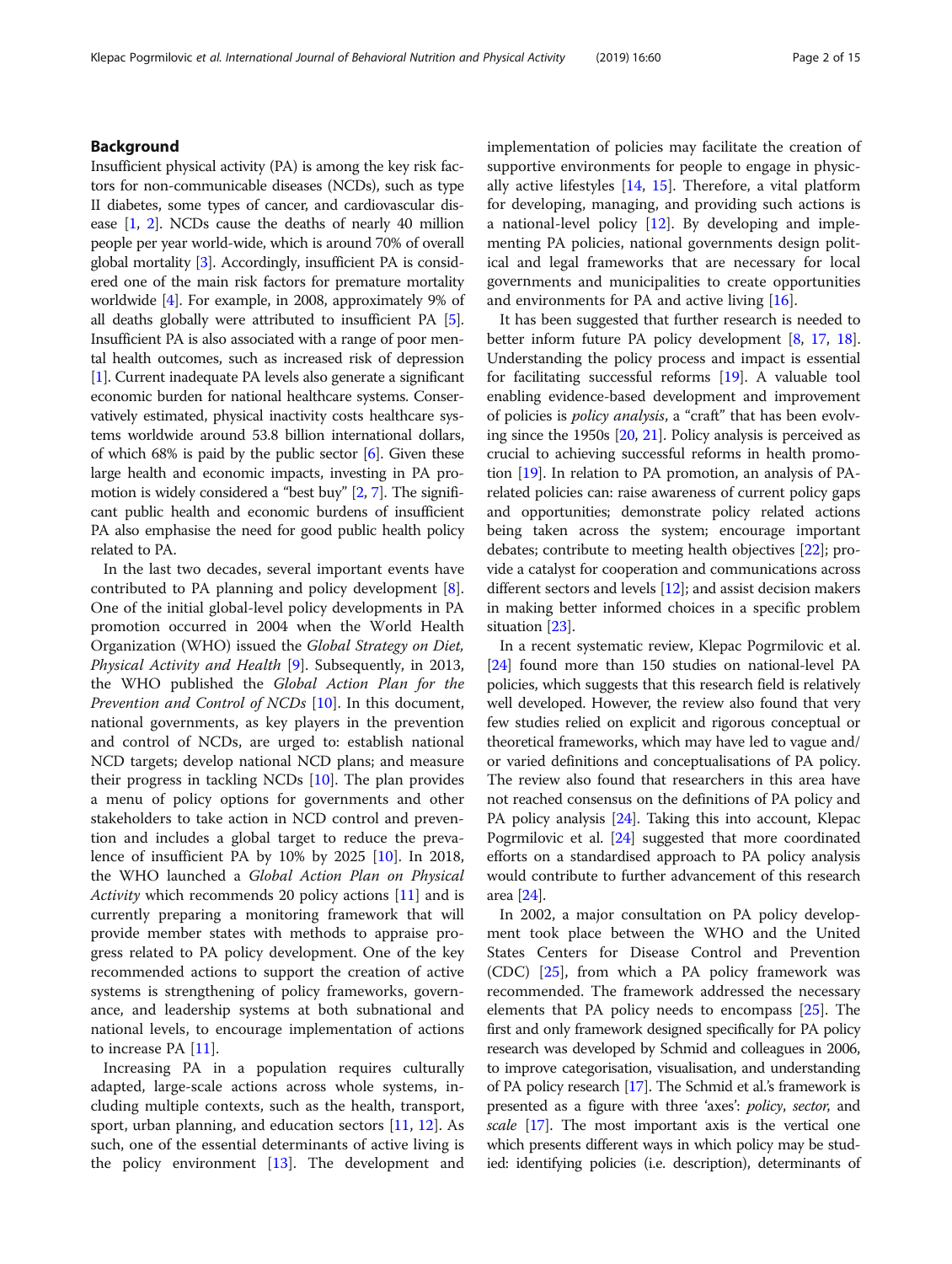policy, developing and implementing policy, and the impacts of policies [\[17](#page-13-0)]. The remaining two axes are: the sector axis (including: health; transportation; parks/public spaces; worksite; and school sectors) and the levels axis (including: local; regional; state; national; and international policies) [[17\]](#page-13-0). It furthermore conceptualises public policy at three levels as: formal written codes; written standards; and unwritten social norms. The framework was developed through four stages: a literature review; a review of other policy research frameworks; collaborative discussions; and three workshops.

Schmid et al.'s framework was developed at a time when the field of PA policy research was in its early stages, and it provided a useful foundation for several studies undertaken in the field [\[14](#page-13-0), [26](#page-13-0)–[32\]](#page-13-0). However, PA policy research has since grown as a research area [\[24,](#page-13-0) [33\]](#page-13-0), and our understanding of what elements need to be included in a comprehensive analysis of PA policy is now more refined. For example, the scope of Schmid et al.'s framework [[17](#page-13-0)] does not cover formal processes and unwritten formal statements. Also, it is focused primarily on public policies, with less emphasis on non-governmental policies (e.g. private sector policies) related to PA. Furthermore, the framework does not: aim to provide a platform to facilitate a specific policy analysis; take into account all stages of the policy cycle at which policies may need to be studied; or acknowledge that PA policy analysis may be focused on various aspects, such as the content of a policy, the context surrounding a policy, or the actors involved in the development of a policy. Therefore, a more comprehensive framework is needed to reflect this evolving and diversifying field and to better guide contemporary and future PA policy research.

Applying a comprehensive approach to PA policy, with a focus on analysis, may strengthen the evidence base on PA policy development and content, improve comparability between studies, and provide insight into why some countries, institutions, and agencies are more successful in developing enabling contexts within which PA promotion is more likely to happen and achieve real impact. The aim of this paper was to develop a new conceptual framework for PA policy analysis – the Comprehensive Analysis of Policy on Physical Activity (CAPPA) framework.

# Methods

The development of the CAPPA framework was based on: (i) an extensive review of literature; (ii) an open discussion between the authors; (iii) three rounds of a Delphi process; and (iv) two rounds of consultations with ten PA policy stakeholders. The development of the framework is depicted in Fig. [1.](#page-3-0) We conducted a systematic literature review to identify studies that analysed national PA and/or SB policies [[24](#page-13-0)]. By reviewing the content of 203 publications included in the review, we found 25 studies that relied on a theoretical or conceptual framework. For the current study, we reviewed the frameworks cited in these studies. Additionally, we conducted an extensive search of the literature on theoretical and conceptual frameworks used for the analysis of other PA policies (not national) and other public health policies. The search was conducted through reference lists of all identified articles in the systematic literature review, authors' own archives, and the Google Scholar database. The initial draft of the CAPPA framework was developed by two authors (BKP and ZP) through a discussion based on the theoretical models and concepts presented in the existing literature related to policy analysis in general [\[20](#page-13-0), [21](#page-13-0), [34](#page-13-0)–[40](#page-14-0)] and policy analysis within the health and PA research field [[12,](#page-13-0) [17](#page-13-0), [31](#page-13-0), [32](#page-13-0), [41](#page-14-0)–[46\]](#page-14-0).

The first draft of the framework was revised on the basis of written comments provided by three authors (GOS, KM, and SJHB) and an open discussion between five of the authors (BKP, GOS, KM, SJHB, and ZP). These five authors were selected purposefully, as each one of them had specific academic expertise important for the development of the framework, including political science (BKP), psychology and qualitative methods (GOS), PA policy analysis (KM), epidemiology of PA and SB (SJHB), and methods and measurement in public health (ZP). The second draft of the framework was further considered by these authors, through a threestaged Delphi decisional process. The purpose of the Delphi process was to: (i) get independent suggestions from the panel members about how to improve the second draft of the framework; and (ii) achieve consensus about the draft framework. The Delphi method was employed to ensure anonymity in the process of reaching consensus on the structure and wording of the draft framework.

The Delphi method is a systematic approach to reaching consensus through interactive communication among experts [[47](#page-14-0)]. The Delphi methodology is often used in PA policy research [\[48](#page-14-0)–[50](#page-14-0)], as well as within the field of PA research in general [[51](#page-14-0)]. Various tools may be employed to administer a Delphi process [[52](#page-14-0), [53](#page-14-0)]. For the current study, the panel members provided information by completing online surveys. An independent researcher outside the author team and the Delphi panel acted as the moderator for the Delphi process. Before starting each round, the moderator distributed to the panel members an email invitation containing the survey web link and a supplementary file with a detailed explanation of the draft structure of the framework and the definitions of the building blocks of the framework and their elements. After each round, the moderator collected the responses and provided feedback to the panel members. The feedback included summary comments related to each section of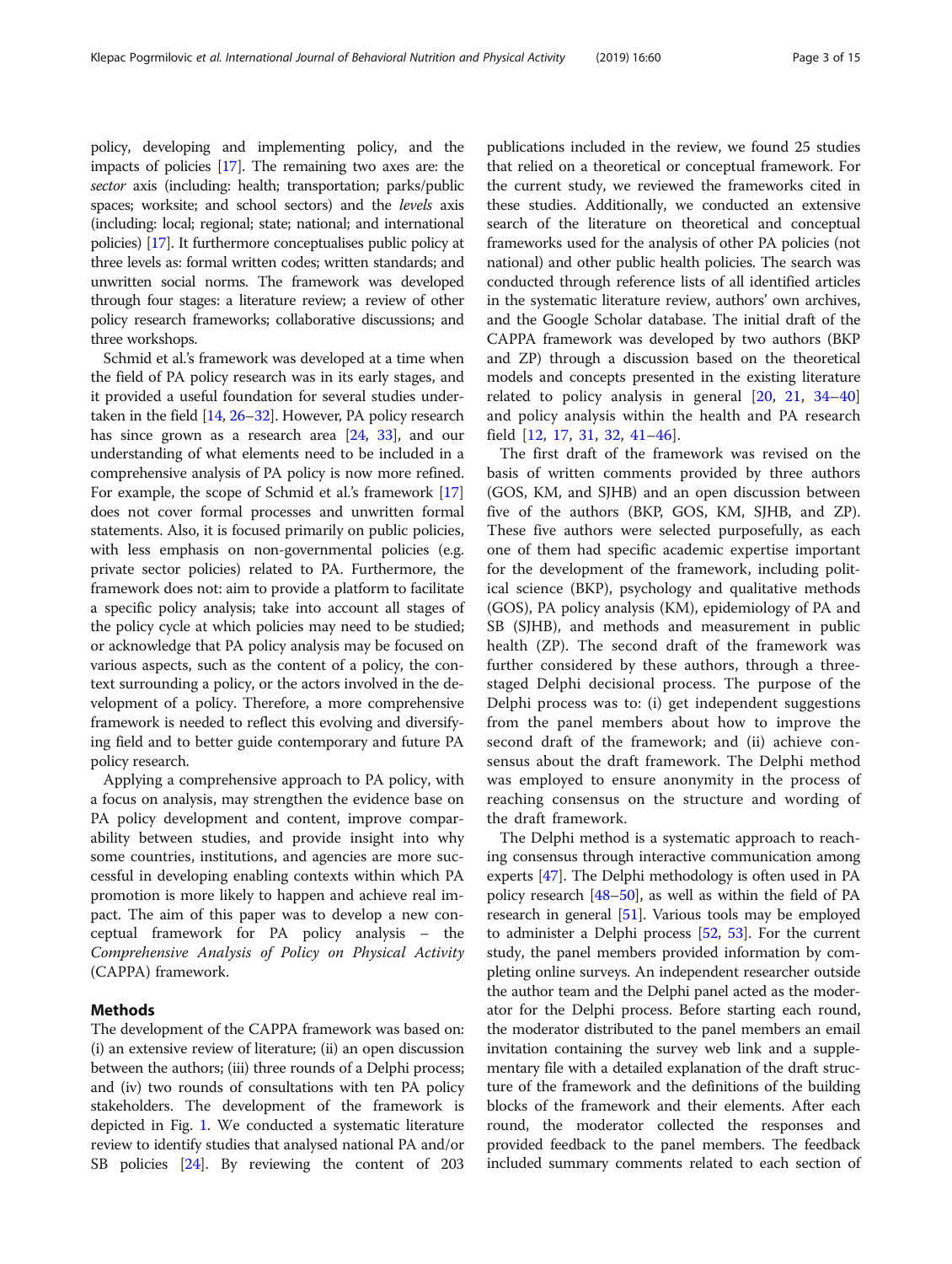<span id="page-3-0"></span>

the survey as well as anonymised individual responses provided by all panel members.

The first round of the Delphi process covered three key areas: (i) name of the framework; (ii) overall structure of the framework; and (iii) the names and the definitions of all proposed building blocks of the framework and their respective elements. A combination of closed and open-ended questions was used in the survey for each specific section of the framework. For example, in the section of the survey related to the category "purpose of analysis", these questions were posed: (i) "Do you agree with the inclusion,

proposed names, and proposed definitions of the following elements of the framework in the 'Purpose of analysis' category?" (closed "yes/no" response); (ii) "If you disagree with the inclusion, name, and/or definition of any of the proposed elements, what would you suggest to change and why?" (open-ended response); (iii) "Do you think any other elements should be added to this category of the framework?" (closed "yes/no" response); and (iv) "If you do, please propose the names and definitions of the additional elements and briefly explain why you think they should be added" (open-ended response).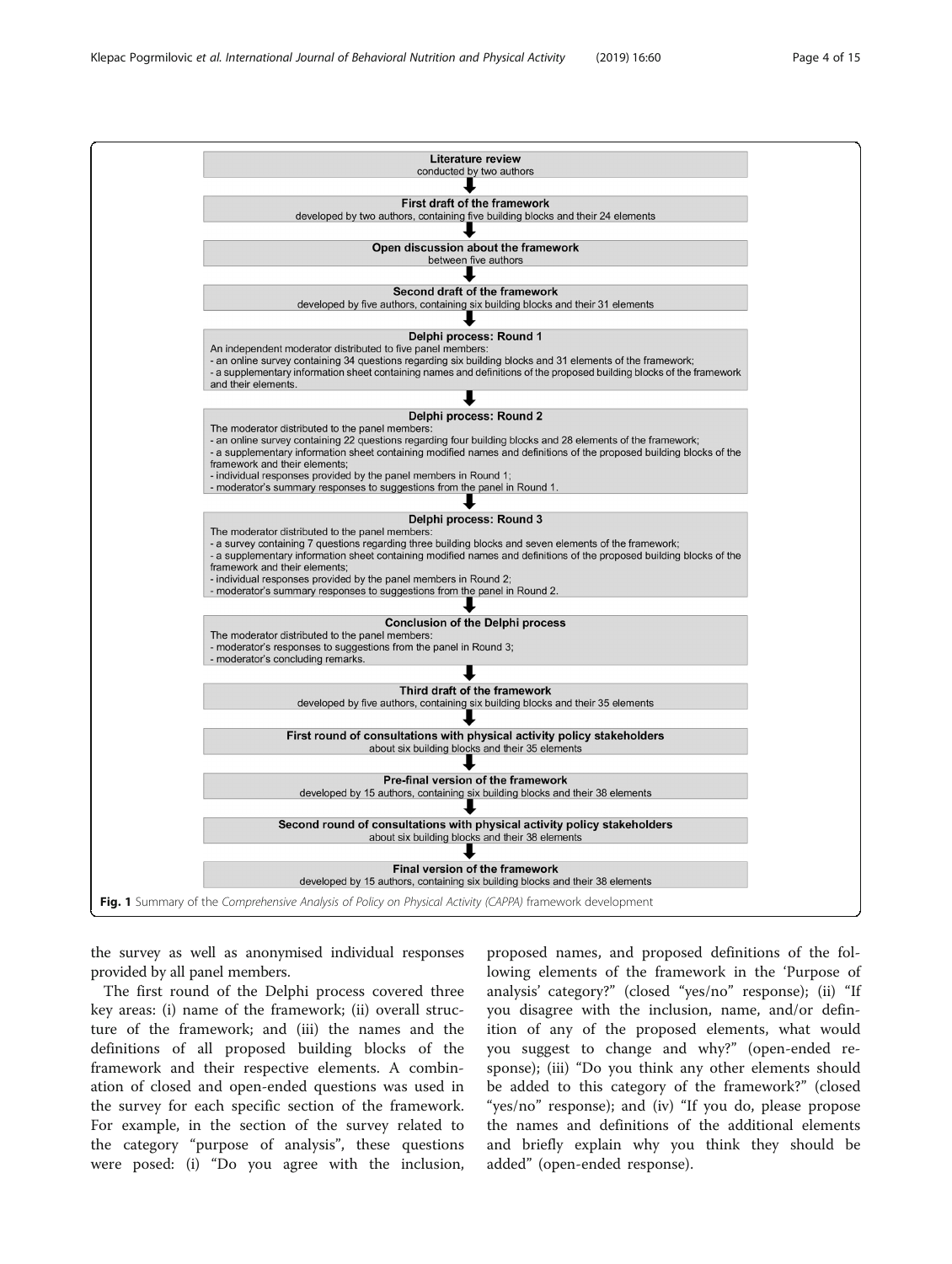The third draft of the framework, developed in the Delphi process, was then revised through two-rounds of consultations with ten PA stakeholders, authors of the paper (AB, ARV, CW, HR, MK, MP, NC, NM, SK, and WB), who were asked to provide their written comments on the building blocks and elements of the framework and their definitions. The members of the consultation panel were selected purposefully, where the criteria for their inclusion in the panel were: (i) they have participated in the development of PA policy; and/or (ii) they are experts in PA policy research. Expertise of the consultation panel members relevant to the development of the framework included: development, implementation, and evaluation of PA policies and programmes; PA surveillance and monitoring; development of PA guidelines; PA interventions; public policy; and building international and global public health capacity. The consultation panel members were selected from various contexts, such as public policy, academia, national and international organisations for PA promotion, and public health consultancy. The comments on the third and prefinal draft of the framework made by the members of the consultation panel were discussed among all fifteen authors, which led to the development of the final version of the framework.

In this paper we relied on the broad and common definition of the term "policy analysis" that is "Policy analysis is any form of policy-relevant research" [\[54\]](#page-14-0). Based on the literature review and the CAPPA framework, herein we proposed definitions of PA policy and PA policy analysis that are aligned with a comprehensive approach to analysing PA policies.

# Results

The first draft of the framework, developed through the literature review and collaborative discussions of two authors, contained five categories (i.e. building blocks of the framework): purpose; level; sectors; type of policy; and aspect of policy and their 24 elements. The framework was modified after an open discussion and extensive comments from the remaining authors. The second draft of the framework contained six building blocks of the framework (purpose of analysis; policy level; policy sector; type of policy; stage of policy cycle; and scope of analysis) and their 31 elements. The second draft of the framework was then refined through the Delphi process. During the three rounds, panel members reached consensus on more than 40 discussion points, while the final decision on two discussion points was made by a four-fifths supermajority vote. The Delphi panel agreed on the inclusion and definitions of six building blocks of the framework and their 35 individual elements. The final version of the framework was developed through two rounds of consultations with ten PA policy stakeholders.

The consultation panel members made a total of 43 suggestions. Based on the suggestions and following a discussion between all authors of the paper, 32 final changes were made to the framework. This included: (i) changing the names of four elements of the framework; (ii) modification of fifteen definitions; (iii) adding two additional elements to the framework; (iv) dividing one element into two elements; and (v) refining the examples provided for ten elements.

The final CAPPA framework (Fig. [2\)](#page-5-0) specifies 38 elements of a comprehensive analysis of PA policies in the following six categories (i.e. building blocks of the framework): *purpose of analysis* (including: auditing and assessment of policies); policy level (including: international; national; subnational; local; and institutional policies); policy sector (including: health; sport; recreation and leisure; education; transport; environment; urban/rural planning and design; tourism; work and employment; public finance; and research sectors); type of policy (including: formal written policies; unwritten formal statements; written standards and guidelines; formal procedures; and informal policies); stage of policy cycle (including: agenda setting; formulation; endorsement/legitimisation; implementation; evaluation; maintenance; termination; and succession); and scope of analysis (including: availability; context; processes; actors; political will; content; and effects). In Table [1](#page-6-0), we provide the definitions of the building blocks and elements of the framework, together with examples that may facilitate their understanding.

# Definitions of PA policy and PA policy analysis

According to the CAPPA framework, PA policy is indicated by the totality of formal written policies, unwritten formal statements, written standards and guidelines, formal procedures, and informal policies (or lack thereof) that may directly or indirectly affect community- or population-level PA. Accordingly, we defined PA policy analysis as any kind of policy-relevant research that audits or assesses one or more aspects of PA policy.

# **Discussion**

In this study, we developed the CAPPA framework as a conceptual inventory of components necessary for a comprehensive analysis of PA policy, including definitions of two different purposes of analysis, five policy levels, eleven policy sectors, five types of policy, eight stages of policy cycle, and seven elements that reflect the scope of policy analysis. The framework was developed to improve the comprehensiveness and contribute to the standardisation of PA policy analysis research. This comprehensive conceptual framework may serve as a "road map" for researchers and academics interested in PA policy analysis as well as to policymakers and health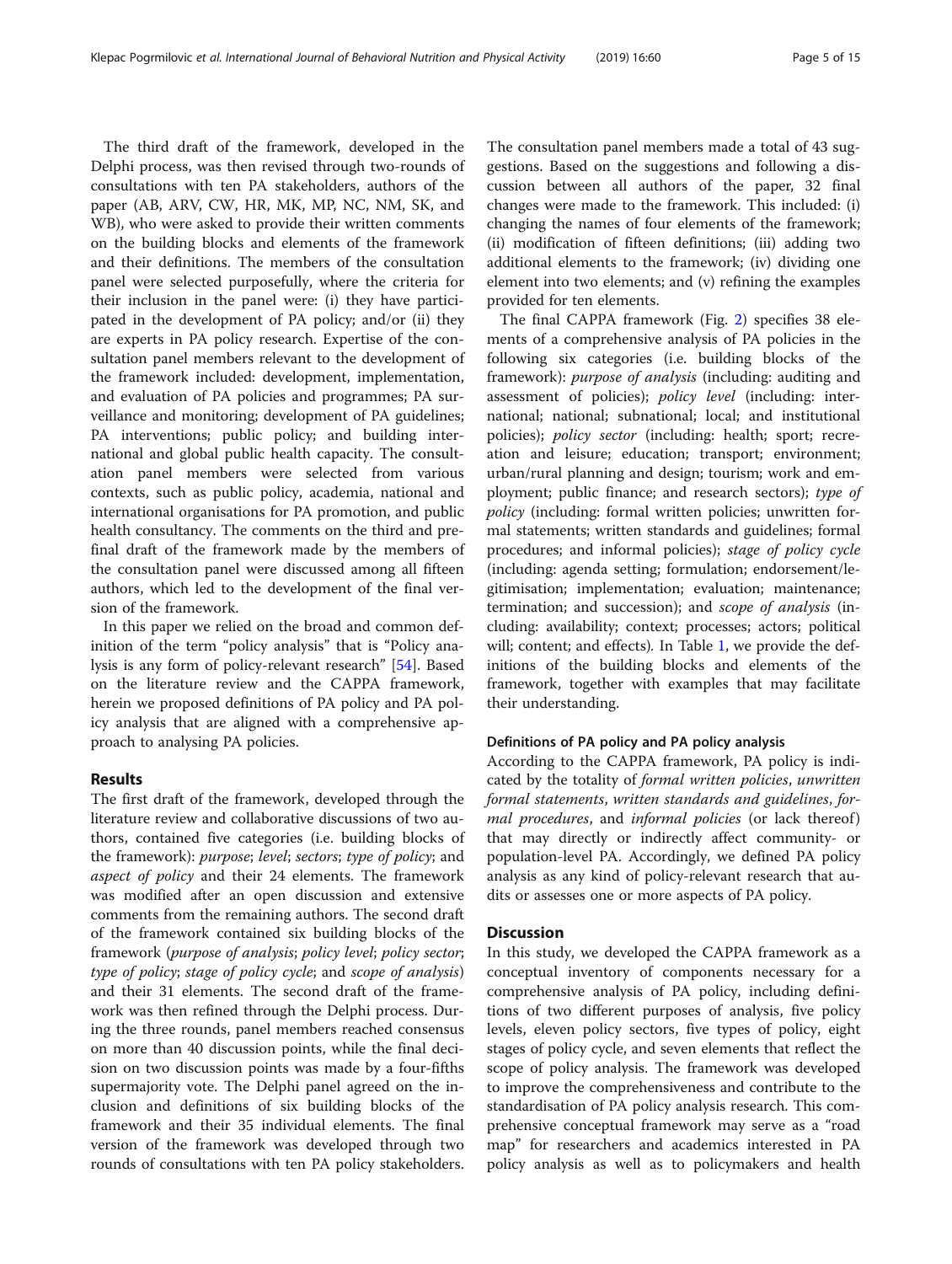<span id="page-5-0"></span>

policy practitioners interested in the development, monitoring, implementation, and analysis of PA policies. The framework can also be used for categorising PA policies or as a classification system for PA policy research. To further facilitate the standardisation of PA policy research, we also proposed definitions of PA policy and PA policy analysis that are aligned with the CAPPA framework.

# Purpose of analysis

Studies can be conducted with the purpose of auditing and/or assessment of PA policies. Policy auditing is a prerequisite for policy assessment, as we first need to know which aspects of policy exist (or existed), before we can assess them. An assessment of the aspects of

policy identified in the audit process will then determine how good they are against certain standards. For a comprehensive analysis of PA policies, it is important to both audit and assess relevant policies. For example, a country may have a range of national PA policies in place, including a PA strategy and a PA action plan, but it is possible that none of them are evidence based, none of them specify clear targets, none of them define feasible ways to improve population-levels of PA, and none are funded or implemented. Policy assessment may need to be done to elucidate some of the important questions about PA policies. It should be noted, however, that policy auditing and policy assessment may be extremely time-consuming, and it is, therefore, often not practical to conduct both within a single study.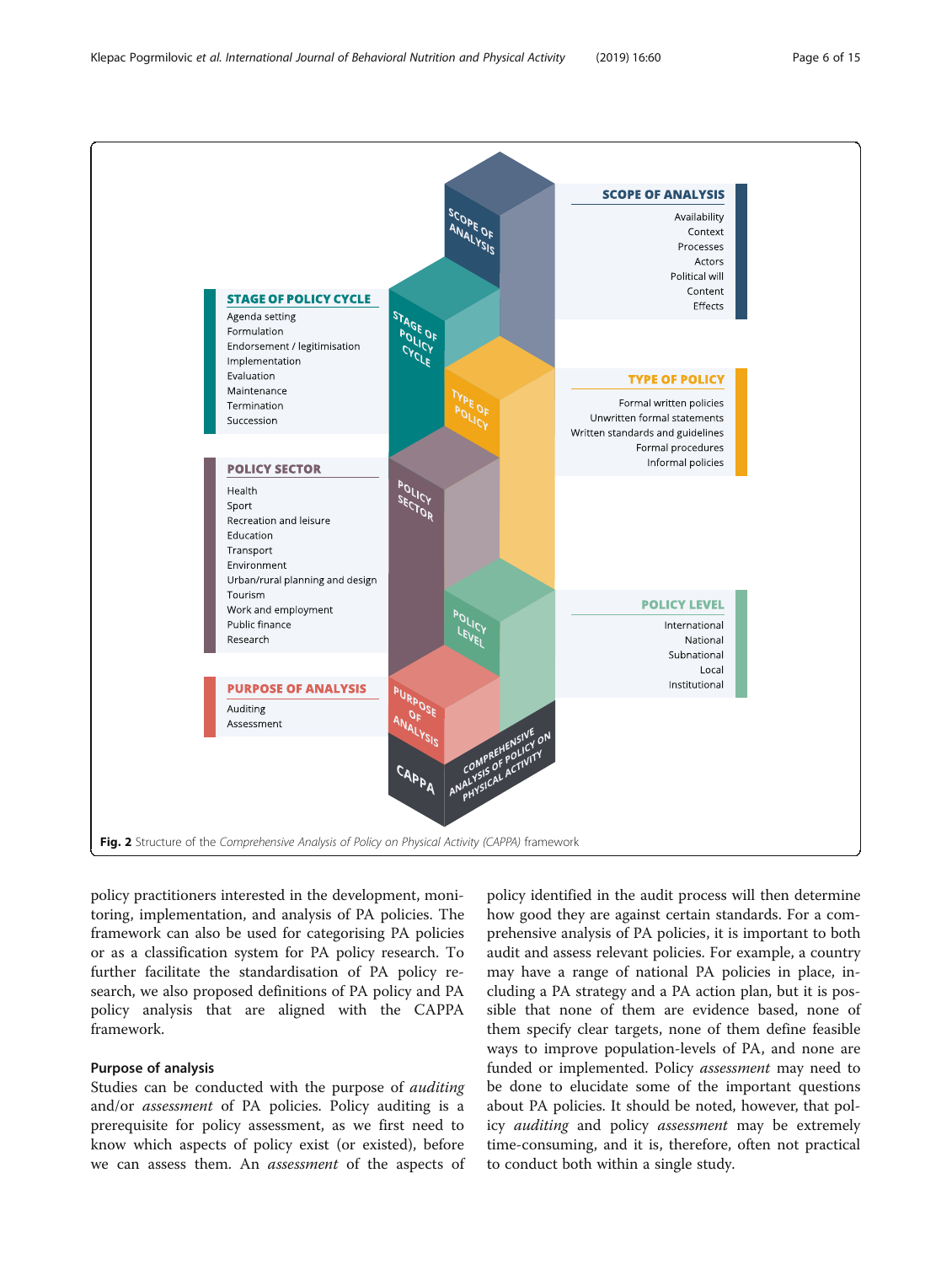| Term                               | Definition, explanation and/or example                                                                                                                                                                                                                                                                                                                                                                                                                                                                                                                                                                   |  |  |  |  |
|------------------------------------|----------------------------------------------------------------------------------------------------------------------------------------------------------------------------------------------------------------------------------------------------------------------------------------------------------------------------------------------------------------------------------------------------------------------------------------------------------------------------------------------------------------------------------------------------------------------------------------------------------|--|--|--|--|
| PURPOSE OF ANALYSIS                | The purpose of a policy analysis                                                                                                                                                                                                                                                                                                                                                                                                                                                                                                                                                                         |  |  |  |  |
| Auditing                           | Inquiry about a certain aspect of policy but not rating, grading, judging, or evaluating it. An example of a questionnaire<br>item used for this purpose is: "Does Australia have a national PA strategy?".                                                                                                                                                                                                                                                                                                                                                                                              |  |  |  |  |
| Assessment                         | Grading, rating, judging, or evaluating policy. An example of a questionnaire item used for this purpose is: "On the scale<br>from 1 to 10, please rate to what extent is the Australian PA strategy evidence-based?".                                                                                                                                                                                                                                                                                                                                                                                   |  |  |  |  |
| POLICY LEVEL                       | The level on which a policy was enacted and/or implemented                                                                                                                                                                                                                                                                                                                                                                                                                                                                                                                                               |  |  |  |  |
| International                      | Policy that was enacted, endorsed, and/or implemented by an international political body (e.g. a policy of the United<br>Nations).                                                                                                                                                                                                                                                                                                                                                                                                                                                                       |  |  |  |  |
| National                           | Policy that was enacted, endorsed, and/or implemented by the national government or a governmental body (e.g. a<br>policy of the Australian national government).                                                                                                                                                                                                                                                                                                                                                                                                                                        |  |  |  |  |
| Subnational                        | Policy that was enacted, endorsed, and/or implemented below the national level but above the local level (e.g. a policy<br>of the state government of Victoria, Australia).                                                                                                                                                                                                                                                                                                                                                                                                                              |  |  |  |  |
| Local                              | Policy that was enacted, endorsed, and/or implemented by a local government (e.g. a policy of the Melbourne City<br>Council).                                                                                                                                                                                                                                                                                                                                                                                                                                                                            |  |  |  |  |
| Institutional                      | Policy that was enacted, endorsed, and/or implemented by a public or private institution for its own purposes (e.g. a<br>policy of the Melbourne High School).                                                                                                                                                                                                                                                                                                                                                                                                                                           |  |  |  |  |
| POLICY SECTOR                      | The sector in which and/or for which a policy was developed and/or implemented                                                                                                                                                                                                                                                                                                                                                                                                                                                                                                                           |  |  |  |  |
| Health                             | The health sector includes all policies relevant to products and services for preventive, curative, rehabilitative, or palliative<br>healthcare (e.g. a document by the U.S. Department of Health and Human Services Physical Activity and Health: A Report<br>of the Surgeon General, which mentions that healthcare professionals in schools should be especially trained to gain<br>motivational interviewing skills related to PA [55]).                                                                                                                                                             |  |  |  |  |
| Sport                              | The sport sector includes all policies that refer to products and services for active or passive engagement of people in<br>sport (e.g. Scotland's sport strategy for children and young people – Giving children and young people a sporting chance,<br>which sets out Scottish Government's vision for children and young people's participation in sport [56]).                                                                                                                                                                                                                                       |  |  |  |  |
| Recreation and leisure             | The recreation and leisure sector includes all policies that refer to products and services for active or passive<br>engagement of people in recreational exercise and other leisure-time physical activities (e.g. Leisure Strategy and Action<br>Plan 2015-2020 by the City of Darebin, which is a local-level document issued to direct the promotion of mental and<br>physical wellbeing through active lifestyle [57]).                                                                                                                                                                             |  |  |  |  |
| Education                          | The education sector includes all policies related to providing education to people in educational settings, such as<br>childcare centres, schools, and universities (e.g. Physical and Sport Education policy by the State of Victoria, Australia,<br>which states that it is mandatory for all government schools to conduct sport and physical education [58]).                                                                                                                                                                                                                                       |  |  |  |  |
| Transport                          | The transport sector includes all policies related to the transportation of humans, animals, and goods (e.g. Smarter Travel,<br>A Sustainable Transport Future - A New Transport Policy for Ireland 2009-2020, issued by the Department of Transport,<br>Tourism and Sport, which aims to support and promote active transportation, in particular walking and cycling [59]).                                                                                                                                                                                                                            |  |  |  |  |
| Environment                        | The environment sector includes all policies relevant to products and services related to the built and natural<br>environment (e.g. Swiss national Environment and Health Action Plan, which aims to double the number of journeys<br>made by bicycles, as they are an example of ecologically sound and health-promoting form of mobility [60]).                                                                                                                                                                                                                                                       |  |  |  |  |
| Urban/rural planning and<br>design | The urban/rural planning and design sector includes all policies relevant to the design and development of land use, the<br>built environment, and infrastructure in and around urban and rural areas (e.g. Norway's the Planning and Building Act,<br>which mentions that configuration of physical surroundings affects the opportunities to engage in PA [61]).                                                                                                                                                                                                                                       |  |  |  |  |
| Tourism                            | The tourism sector includes all policies relevant to attracting, accommodating, and entertaining tourists and organising<br>travel for business and pleasure (e.g. Switzerland Mobility programme, a national-level set of resources for bicycling, walk-<br>ing, hiking, and additional activities, which also provides tourism offers [14]).                                                                                                                                                                                                                                                           |  |  |  |  |
| Work and employment                | The work and employment sector includes all policies relevant to the workplace, paid work, volunteer work outside the<br>volunteer's household, employment, and retirement (e.g. A quidance document entitled Best practices for the assessment<br>and control of physical hazards by the Government of Alberta, Canada, which states that workers should be encouraged<br>to move around and stand up as much as possible [62]).                                                                                                                                                                        |  |  |  |  |
| Public finance                     | The public finance sector includes all policies related to allocation of monetary resources (e.g. The Victorian Budget 2018/<br>19 which includes allocation of AUD 22.7 million to improve the active transportation network [63]).                                                                                                                                                                                                                                                                                                                                                                     |  |  |  |  |
| Research                           | The research sector includes all policies relevant to systematic creation of new knowledge and the use of the current<br>body of knowledge to creatively generate new outcomes. PA-related policies in this sector may indirectly affect PA in<br>the population (e.g. Canada's Physical Activity and Sport Act, which states that the Minister will take appropriate measures<br>to assist in studies or research related to sport and PA [64] or the decision made by a Ministry of Science to allocate add-<br>itional funds for research on the effectiveness of population-level PA interventions). |  |  |  |  |

<span id="page-6-0"></span>Table 1 Definitions of the building blocks and elements of Comprehensive Analysis of Policy on Physical Activity (CAPPA) framework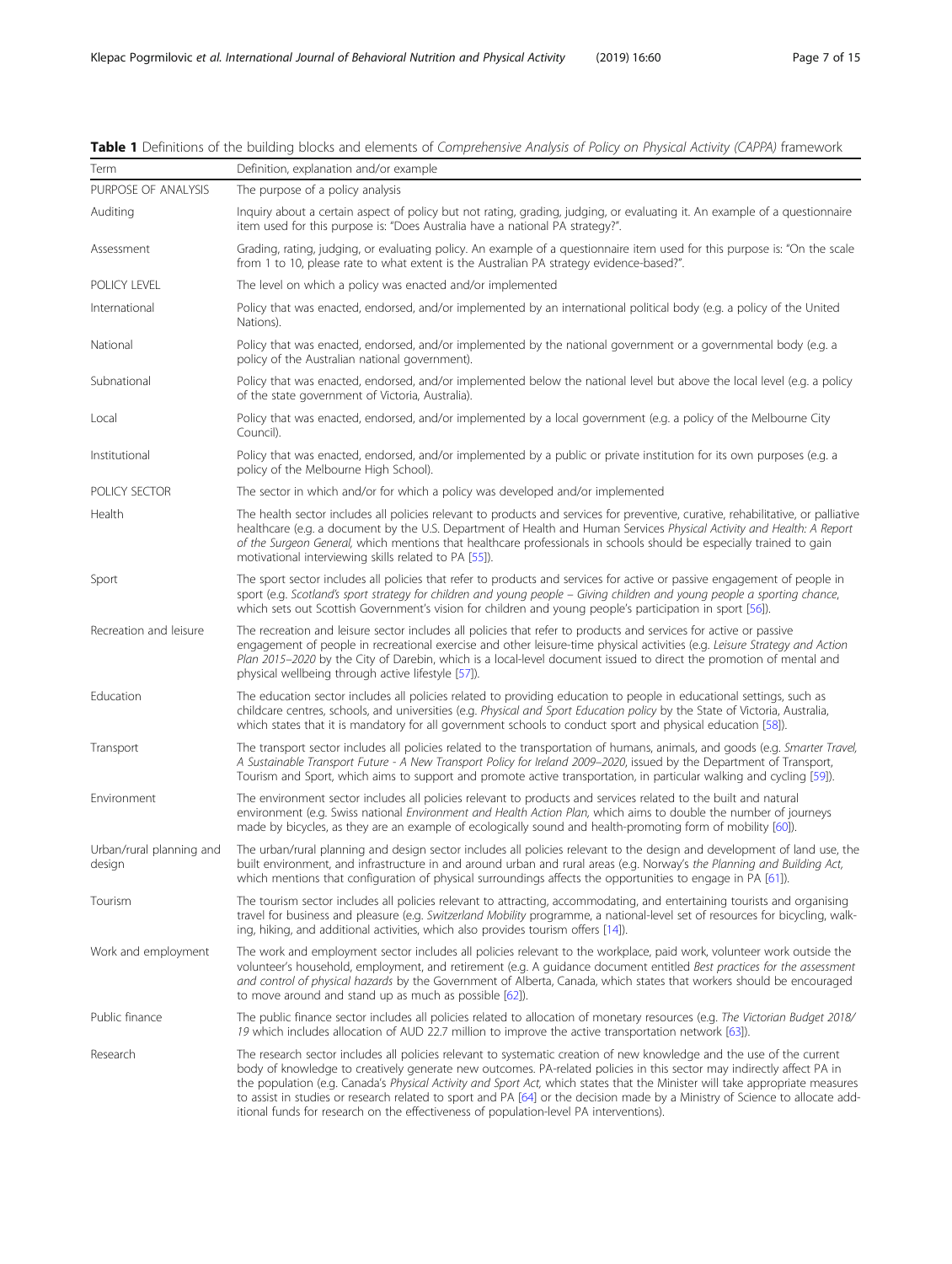| (Continued)                         |                                                                                                                                                                                                                                                                                                                                                                                                                                                                                                                                                                                                                                                                             |
|-------------------------------------|-----------------------------------------------------------------------------------------------------------------------------------------------------------------------------------------------------------------------------------------------------------------------------------------------------------------------------------------------------------------------------------------------------------------------------------------------------------------------------------------------------------------------------------------------------------------------------------------------------------------------------------------------------------------------------|
| Term                                | Definition, explanation and/or example                                                                                                                                                                                                                                                                                                                                                                                                                                                                                                                                                                                                                                      |
| TYPE OF POLICY                      | Type of a policy according to its format (i.e. written or unwritten) and character (i.e. formal vs. informal and binding vs.<br>non-binding)                                                                                                                                                                                                                                                                                                                                                                                                                                                                                                                                |
| Formal written policies             | Formal written codes, strategies, plans, decisions, regulations, and directives that have been officially enacted and/or<br>endorsed by the governing body at a given level, such as the national government at the national level or a school<br>board at the institutional level (e.g. Active Victoria, A strategic framework for sport and recreation in Victoria 2017–2021,<br>issued by the Victorian Government, Department of Health and Human Services [65]).                                                                                                                                                                                                       |
| Unwritten formal<br>statements      | Official statements made in public by or on behalf of an official representative that were not put in writing (e.g.<br>statement made by Senator Bridget McKenzie, the Australian Minister for Rural Health, Sport and Regional<br>Communications, in her speech at the Australian Local Government Association's Annual General Assembly about the<br>commitment of the Australian Government to improve PA of people living in regional areas).                                                                                                                                                                                                                           |
| Written standards and<br>guidelines | Written policies that quide choices, that is, they only recommend certain behaviours, practices, or processes but do not<br>create an obligation for stakeholder adherence (e.g. Australia's Physical Activity and Sedentary Behaviour Guidelines, issued<br>by the Australian Government, Department of Health [66]).                                                                                                                                                                                                                                                                                                                                                      |
| Formal procedures                   | Formal actions and processes conducted or authorised by an official body or their representatives that are indicative of<br>the body's position or commitment regarding PA (e.g. surveillance of PA through the Australian Health Survey<br>commissioned by the Australian Government is an indicator of potential commitment of the Government to support the<br>promotion of PA [67]).                                                                                                                                                                                                                                                                                    |
| Informal policies                   | Informal norms, actions, voluntary codes of practice, and processes supported by an official body or their representatives<br>that are indicative of the body's position or commitment regarding PA (e.g. traffic police implement an informal policy<br>based on an unwritten norm not to fine cyclists who ride bicycles on footpaths in areas where there are no designated<br>bike paths, despite the fact that a formal written policy forbids cycling on footpaths).                                                                                                                                                                                                  |
| STAGE OF POLICY CYCLE               | A stage in the life cycle of a policy                                                                                                                                                                                                                                                                                                                                                                                                                                                                                                                                                                                                                                       |
| Agenda setting                      | A stage in the policy cycle encompassing the processes of problem identification that require attention from the<br>governing body at a given level (e.g. by the national government at the national level or by a school board at the<br>institutional level). Typical examples of questions include: "What informed the agenda setting for the national PA<br>strategy?"; "What processes were undertaken to set the agenda?"; and "Who participated in the agenda setting?".                                                                                                                                                                                             |
| Formulation                         | A stage in the policy cycle encompassing the processes included in the development of a policy. It may involve various<br>processes such as setting objectives, conducting consultations with stakeholders, selecting possible solutions to a<br>problem defined in the previous stage, or estimating costs. Typical examples of questions include: "What informed the<br>formulation of the national PA strategy?"; and "Who participated in the development of the policy?".                                                                                                                                                                                              |
| Endorsement/<br>legitimisation      | A stage in the policy cycle encompassing actions and processes directed at endorsing and/or enacting a policy and<br>ensuring that policy has a required political support. Typical examples of questions include: "Which bodies advocated for<br>the adoption of the national PA strategy?"; "Which official body enacted the policy?"; and "How was the policy enacted,<br>that is, did it involve legislative or executive approval or both?".                                                                                                                                                                                                                           |
| Implementation                      | A stage in the policy cycle encompassing mechanisms and actions used to put a policy into practice. Typical examples<br>of questions include: "Was the policy implemented as intended?"; "How was the policy implemented?"; and "Which<br>bodies participated in the implementation of the policy?".                                                                                                                                                                                                                                                                                                                                                                        |
| Evaluation                          | A stage in the policy cycle encompassing mechanisms and actions used to appraise a specific policy and its impacts.<br>This stage of the policy cycle should not be confused with assessment as a purpose of policy analysis. Typical examples<br>of questions include: "Did a governmental body or an independent body appointed by the Government appraise the<br>content of the national PA action plan?"; "What procedures are in place for evaluation of the national PA strategy?"; "Was<br>the impact of national PA guidelines determined by an official body?"; and "What formal procedures are in place to<br>determine the impact of the national PA strategy?". |
| Maintenance                         | A stage in the policy cycle defined by continuation of a policy without any changes or with amendments. Typical<br>examples of questions include: "What are the main reasons for the continuation of a policy?"; and "Who made the<br>decision about the policy maintenance?".                                                                                                                                                                                                                                                                                                                                                                                              |
| Termination                         | A stage in the policy cycle encompassing actions and processes related to the decision that policy will be discontinued.<br>Typical examples of questions include: "Why was the national PA strategy terminated?"; "Which processes contributed to<br>its termination?"; and "What are the expected consequences of the termination of the national PA strategy?".                                                                                                                                                                                                                                                                                                          |
| Succession                          | A stage in the policy cycle after the termination of a policy. In this stage, the policy in question may or may not be<br>replaced by another policy. Typical examples of questions include: "Which policies replaced the national PA strategy after<br>its end date?"; "Are all aspects of the discontinued PA strategy covered by the new policies?"; and "Why national PA<br>strategy was not replaced with another policy after its end date?".                                                                                                                                                                                                                         |
| SCOPE OF ANALYSIS                   | The subject matter encompassed by a policy analysis                                                                                                                                                                                                                                                                                                                                                                                                                                                                                                                                                                                                                         |
| Availability                        | Analysis of whether a policy exists or not (e.g. the presence of a national PA plan).                                                                                                                                                                                                                                                                                                                                                                                                                                                                                                                                                                                       |
| Context                             | Analysis of the economic, environmental, legal, political, social, and any other circumstances relevant to a policy or a                                                                                                                                                                                                                                                                                                                                                                                                                                                                                                                                                    |

Table 1 Definitions of the building blocks and elements of Comprehensive Analysis of Policy on Physical Activity (CAPPA) framework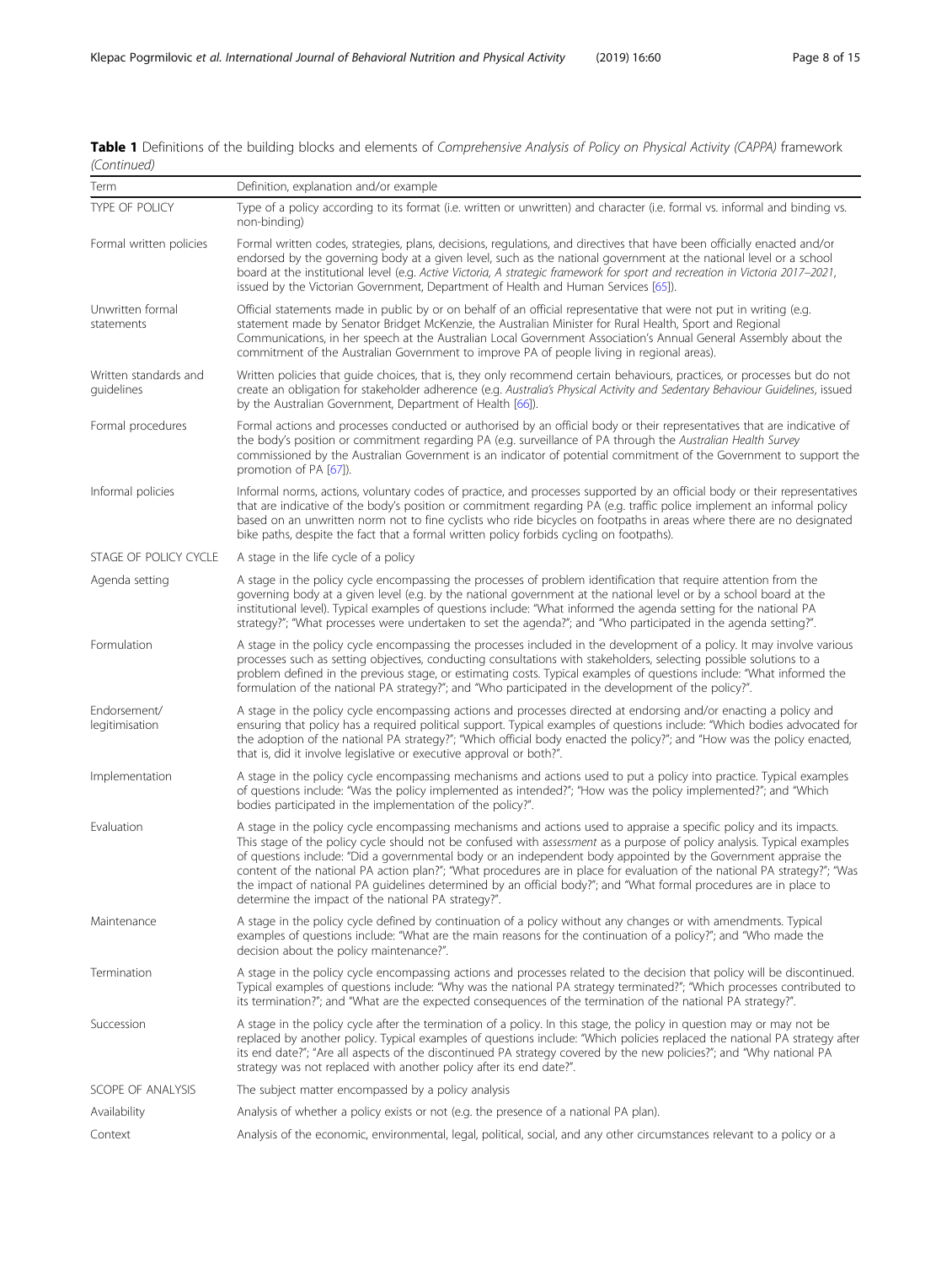|             | Table 1 Definitions of the building blocks and elements of Comprehensive Analysis of Policy on Physical Activity (CAPPA) framework |  |  |  |  |  |
|-------------|------------------------------------------------------------------------------------------------------------------------------------|--|--|--|--|--|
| (Continued) |                                                                                                                                    |  |  |  |  |  |

| Term           | Definition, explanation and/or example                                                                                                                                                                                                                                                                                                                                                                                                                                                                                                                                                                                                                                                                                                                                                                                                                                                                                    |  |  |  |  |  |  |
|----------------|---------------------------------------------------------------------------------------------------------------------------------------------------------------------------------------------------------------------------------------------------------------------------------------------------------------------------------------------------------------------------------------------------------------------------------------------------------------------------------------------------------------------------------------------------------------------------------------------------------------------------------------------------------------------------------------------------------------------------------------------------------------------------------------------------------------------------------------------------------------------------------------------------------------------------|--|--|--|--|--|--|
|                | stage of the policy cycle. Typical examples of questions about context would include: "Were there any specific economic<br>circumstances around the development of the national PA strategy?"; "What budget has been allocated for the<br>implementation of the national PA strategy?"; "What was the key stimulus for a policy action (e.g. the European Union<br>encouraged its member states to develop national PA plans, decision maker's personal involvement in sport and PA<br>promotion, etc.)?"; "What are the dominant values held by the body endorsing the national PA strategy (secular, liberal,<br>conservative, socialist, capitalist, etc.)?"; "What influence does private sector have on policy making process?"; and "Was<br>the local PA policy developed based on the separation of powers doctrine?".                                                                                             |  |  |  |  |  |  |
| Processes      | Analysis of the procedures, mechanisms, and/or actions in a given stage of the policy cycle. Typical examples of<br>questions include: "What processes did the national PA strategy have to go through to become implemented (e.g. after<br>Minister's proposal, the strategy was approved by the Parliament; only one ministry approved and issued the strategy; or<br>several ministries issued the strategy but it was not sent to the Parliament etc.)?"; "Which mechanisms are in place to<br>support the dissemination of PA quidelines (e.g. communication strategy)?"; "Which mechanisms were in place in the<br>development stage of the national PA strategy (e.g. the national PA strategy was developed through inter-ministerial dis-<br>cussions and workshops with key stakeholders)?"; and "Did a development process of the national PA strategy allow for<br>suggestions and improvements to be made?". |  |  |  |  |  |  |
| Actors         | Analysis of the stakeholders in a given stage of the policy cycle. Typical examples of questions include: "Which bodies<br>proposed the national PA strategy?"; "Who were the actors involved in the development of the national PA action plan?";<br>"Are any non-governmental organisations assisting in the implementation of the national PA strategy?" and "What were<br>the power relations between the actors involved in the development of the national PA strategy?".                                                                                                                                                                                                                                                                                                                                                                                                                                           |  |  |  |  |  |  |
| Political will | Analysis of the level of political support and/or commitment to a policy in a given stage of the policy cycle. Typical<br>examples of questions include: "Does the Government hold regular discussions with the aim to support the<br>implementation of national PA policy?"; "Did the Government demonstrate political will to support the implementation<br>of the national PA strategy?"; and "Did any political actor in power publicly express support to the development of the<br>national PA strategy?".                                                                                                                                                                                                                                                                                                                                                                                                          |  |  |  |  |  |  |
| Content        | Analysis of the wording and substantive information included in a specific policy. Typical examples of questions include:<br>"Does the national PA strategy reference specific target groups?", "Does the national PA strategy have a clear statement<br>on the timeframe for policy implementation?"; "Does the national PA strategy mention joint collaboration at different<br>levels of government (e.g. local, regional, state)?"; "Are the national PA recommendations in your country fully in line<br>with the WHO Global Recommendations on Physical Activity for Health?"; and "Is the policy content predominantly<br>downstream (education, information) or upstream (legislation, standards, change of the environment)?".                                                                                                                                                                                   |  |  |  |  |  |  |
| Effects        | Analysis of the economic, environmental, public health, social, and other potential impacts of policy. Typical examples of<br>questions include: "What kind of impact did the national PA strategy have on PA levels?" and "Were there any<br>unintended consequences of the implementation of the national PA strategy?".                                                                                                                                                                                                                                                                                                                                                                                                                                                                                                                                                                                                |  |  |  |  |  |  |

# Policy level

PA policies can be developed at various levels. The simplest classification found in the literature makes a distinction between PA policies that occur at the national and international levels [[68](#page-14-0)]. PA policies at the national level are usually developed by the Government or a governmental body, but they may also be developed by nongovernmental or advisory bodies, and later endorsed by the Government. The ways to classify policies below the national level may vary depending on the country in question and its political system. Policies can be developed and implemented on subnational levels such as state, federal, municipal, regional, and provincial. The CAPPA framework was developed with the intention of being as applicable as possible to various political systems. Therefore, we did not distinguish between a range of different levels that are below the national level and above the local level. Instead, we encompassed all such levels with the broad term "subnational". PA policy researchers should, however, clearly distinguish between different *subnational* levels in the context of the political system they are investigating and endeavour to analyse policies separately at each of the levels. Schmid et al.'s conceptualisation of scale (i.e. equivalent to policy level in the CAPPA framework) does not include the "institutional" level, because their framework focused mainly on public policies [[17\]](#page-13-0), that is, the policies related to government actions [\[34](#page-13-0)]. In the CAPPA framework we included the "institutional" level, because policies at this level often have a key role in the development and implementation of PA interventions. Furthermore, it can be assumed that policies at one level may influence the adoption and shaping of policies at other levels. For a complete understanding of PA policy, it is therefore important to analyse policies at all levels, as well as to consider their possible interactions.

# Policy sector

Policies in a range of sectors may directly or indirectly affect PA levels in the population  $[41, 69]$  $[41, 69]$  $[41, 69]$  $[41, 69]$ . This is also acknowledged in the Schmid et al.'s framework [\[17](#page-13-0)], which includes five sectors: health; transportation; parks/public spaces; worksite; and school. In the CAPPA framework we built on Schmid et al.'s sectors and added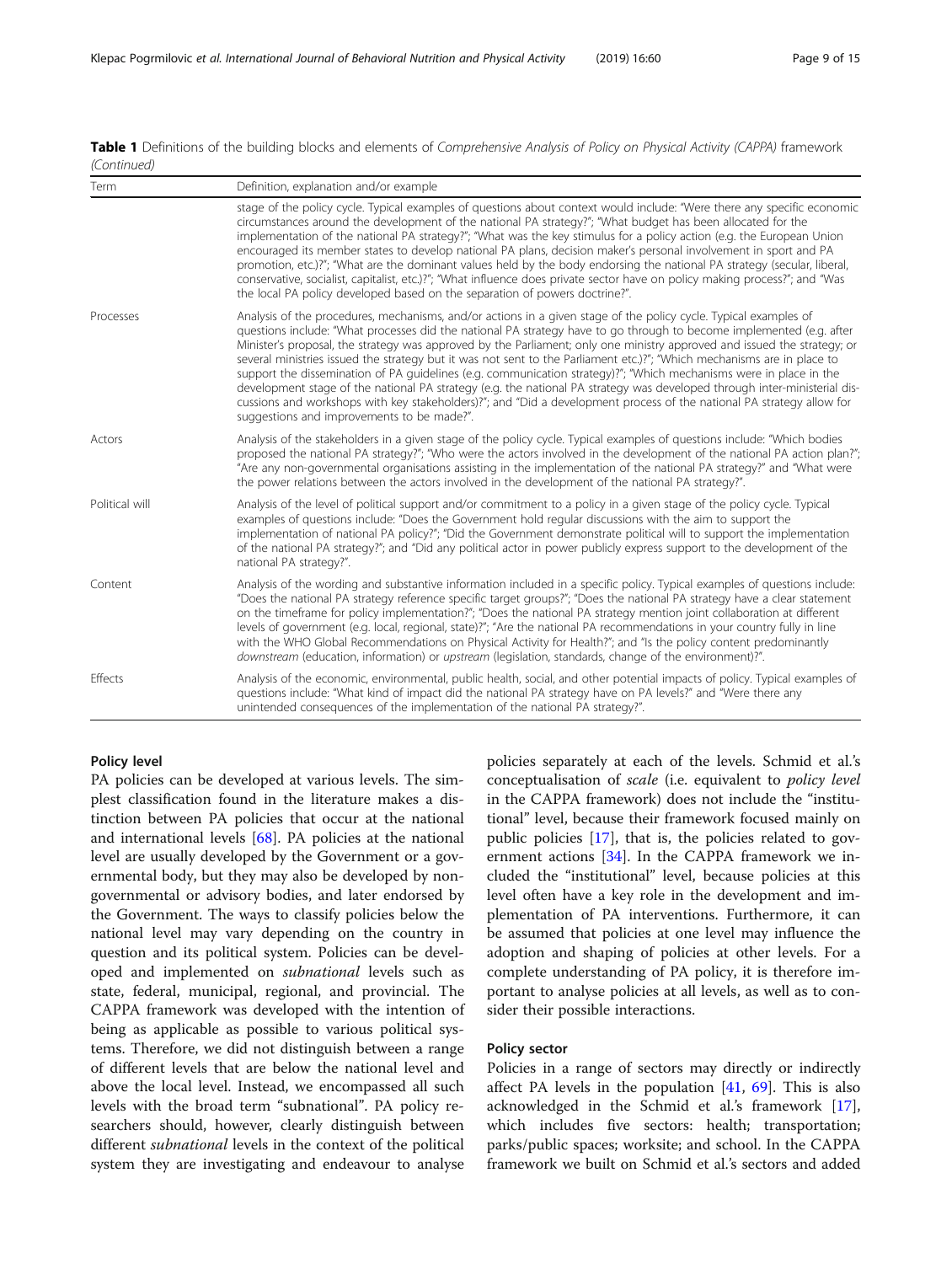other sectors that were previously identified as relevant to this research field such as: public finance; research; sport; recreation and leisure; and tourism [\[11,](#page-13-0) [17](#page-13-0), [41,](#page-14-0) [69\]](#page-14-0).

It should be noted, however, that policy sectors may be termed differently and overlap more or less, depending on the specific context of a given country. Therefore, the CAPPA sectors should be interpreted in the context of a specific country. Furthermore, we acknowledge that PA policies can, and in many cases should, be crosssectoral, that is, developed and/or implemented across multiple sectors. When classifying a policy according to the CAPPA framework, one should, therefore, not necessarily try to fit it within a single sector. This may present a methodological challenge in some classifications, but it is inevitable due to the complex nature of PA policies. Future users of the CAPPA framework may choose to report on all sectors to which a policy applies or to prioritise the sector that initiated or is responsible for the policy. For example, in the case of a Walk to school policy issued by the Ministry of Education, the priority could be given to the education sector, but a policy analyst could choose to report that this policy also belongs to the transport sector. When making such classifications, it is, therefore, important to clearly describe the criteria that were applied.

We also aimed to clearly differentiate between "sectors" and "settings", because one sector usually includes multiple settings and one setting can belong to multiple sectors. For example, the education sector includes settings such as childcare centres, primary schools, secondary schools, and universities. At the same time, each of these settings is also a part of the work and employment sector, because they employ their staff. There is a vast number of settings that might include PA-related policies, and any attempt to list them all is unlikely to result in an exhaustive inventory. For this reason, in the CAPPA framework we did not provide a list of settings that are potentially relevant from the perspective of a comprehensive PA policy analysis. PA policy researchers should consider analysing PA policies in all the sectors included in the CAPPA framework and in as many relevant settings as possible.

### Type of policy

There are different types of policies, and they are not necessarily always in the written form. This has already been acknowledged by Schmid et al. [\[17](#page-13-0)]. They conceptualised policy at three levels: (i) formal written regulations, codes, or decisions bearing legal authority; (ii) written standards that guide choices; and (iii) unwritten social norms [\[17](#page-13-0)]. Formal written policies in the CAPPA framework correspond to Schmid et al.'s first level. Written standards and guidelines and informal policies in the CAPPA framework correspond to the second level and

the third level in the Schmid et al.'s framework [\[17](#page-13-0)], respectively. As suggested by Schmid et al., informal policies are "considered to be part of culture rather than explicit policy and not a primary focus of initial physical activity policy research" [[17\]](#page-13-0). However, analysing informal policies could bring additional valuable insights into overall PA policy directions that may subsequently inform policy decision-making. Policy may be conceptualised in a broader sense to also include formal procedures [[44](#page-14-0)] and unwritten formal statements [\[35](#page-13-0)], which has been acknowledged in the CAPPA framework. Such statements may play an important role in shaping the general policy context within which the dominant beliefs may subsequently get converted into formal written policies. Formal procedures, such as PA surveillance, may be indicators of the body's position or commitment regarding PA. Formal procedures are usually (but not necessarily) supported by a formal written or unwritten policy. Furthermore, the analysis of *unwritten formal* statements may also provide valuable insights about the intentions of a given body regarding PA. The definition of unwritten formal statements in the CAPPA framework is in line with the definition of public policy as an "authoritative statement by a government about its intentions" [[35](#page-13-0)]. Unwritten formal statements related to PA have previously been studied mainly using discourse analysis as a research method [[70,](#page-14-0) [71\]](#page-14-0).

Investigating understudied types of policies may help better elucidate policy-related correlates of PA. For example, a conclusion that a certain country has an underdeveloped PA policy simply based on an analysis that showed it lacks formal written policies, may be misleading. The country might have informal policies in place that promote PA, and unwritten formal statements created through announcements or verbal declarations by its decision makers may indicate the government has well-conceived plans and mechanisms for PA promotion. In a different example, a country might have a welldeveloped formal written policy, but certain informal policies and unwritten formal statements (or lack thereof) may indicate a lack of political will to support PA promotion. It is important to note, however, that analysing unwritten formal statements and informal policies could be challenging, as they may be more difficult to identify and evaluate than formal written statements, written standards and guidelines, and formal procedures.

# Stage of policy cycle

The list and definitions of stages of policy cycle in the CAPPA framework, were mainly informed by the health policy and political science literature. The concept of policy cycles was originally "employed prescriptively as a way to organize policymaking", but it further evolved as a framework common for analysing policies [\[38](#page-13-0)]. The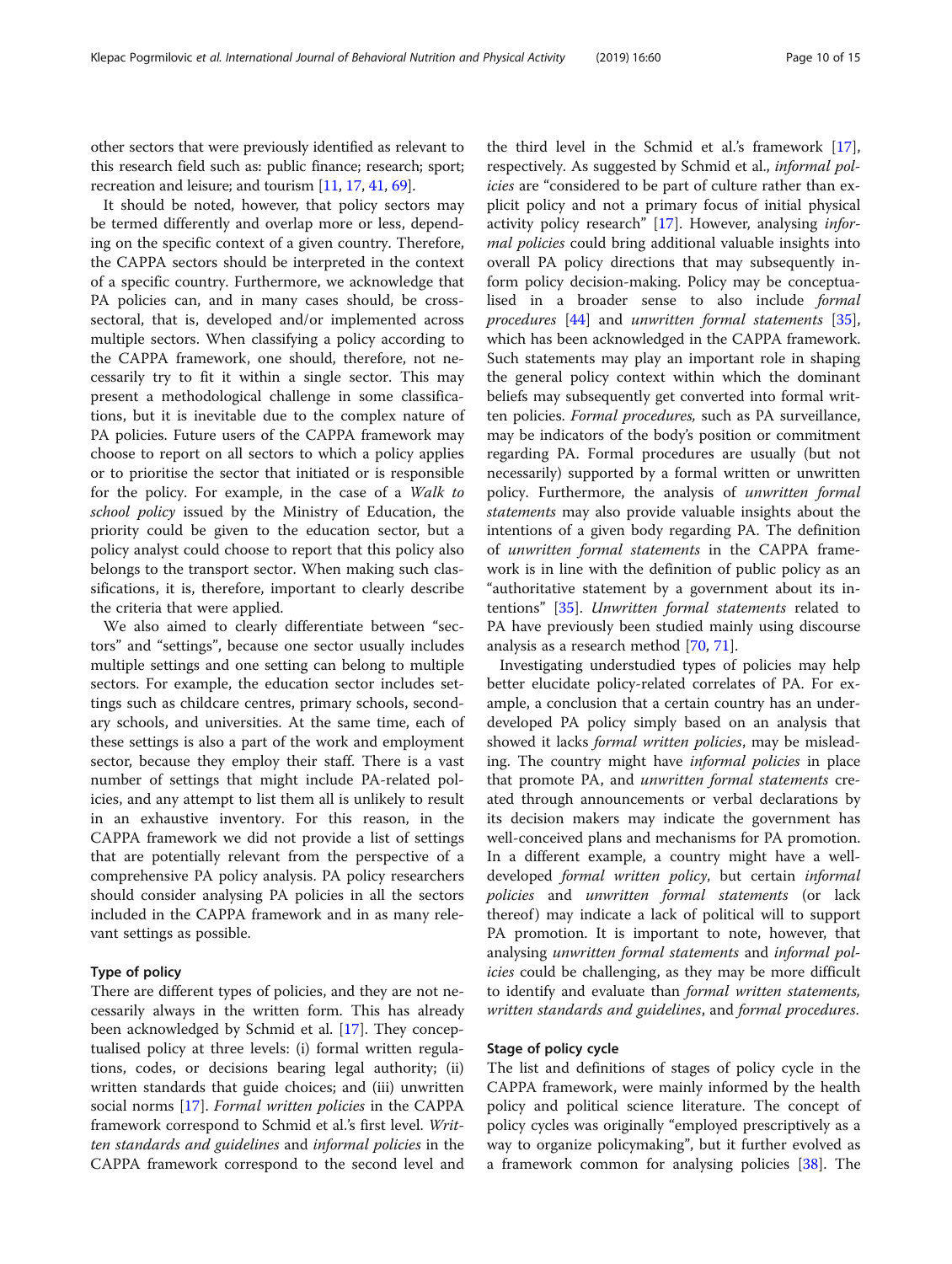WHO specified the following stages of the policy cycle: problem identification and agenda setting; policy formation; adoption; policy implementation; and policy evaluation [[42\]](#page-14-0). Informed by Cairney's conceptualisation of the policy cycle [\[38](#page-13-0)], for the purpose of the CAPPA framework we adapted the WHO's five-stage policy cycle to include an additional three elements ─ maintenance, termination, and succession. The CAPPA framework contains eight stages which is an important advance from the four-stage structure of Schmid et al.'s earlier framework [[17\]](#page-13-0).

It should be noted that a policy will not necessarily go through all the stages of the policy cycle. For example, a policy may be enacted by Parliament, but that does not necessarily mean it will ever be implemented in practice. Furthermore, stages in the cycle of a given policy may not necessarily be in the order presented in the CAPPA framework. For example, some policies may be formulated without going through the agenda setting stage. Some policies may be formulated, maintained, and terminated without ever being implemented or ever being evaluated. Furthermore, a policy may pass multiple times through the same stage (e.g. a policy can be evaluated on several occasions). For a thorough understanding of a PA policy, it is important to analyse all the stages that it went through.

#### Scope of analysis

Most previous research on national PA policies has focused on analysing availability of policies (i.e. whether specific policies exist) and their *content* (i.e. what infor-mation they include) [[24\]](#page-13-0). Analysis of *availability* of policies should not be confused with *auditing* as a purpose of PA policy analysis, because theoretically the availability of policies can be both audited (e.g. using the openended questionnaire item: "Please list the PA policies that are available in your country!") and assessed (e.g. using the question: "How would you rate the range of PA policies available in your state compared to the national level?", with the response scale: "Less available policies" / "Similar number of available policies" / "More available policies"). The analysis of policy content should not be confused with assessment as a purpose of PA policy analysis, because the content of a policy can also be both audited (e.g. using the question "Does the national PA strategy include specific targets for different population groups?", with the "yes/no" response scale) and assessed (e.g. with the question: "On a scale from 0 to 10, please rate the overall quality of the national PA strategy"). For some types of PA policy, the analysis of content can be performed by using qualitative methods for content analysis, that is, by coding and interpreting text of written documents, transcribed oral communications, and graphics.

Furthermore, Walt's simple health policy analysis framework distinguishes between four elements: context, content, process, and actors [[45\]](#page-14-0). Context, content, processes, and actors often play pivotal roles in different stages of the policy cycle. In the CAPPA framework, we therefore acknowledge the importance of analysing all these elements in addition to the *availability*, *political* will, and the *effects* of policies. Political will represents a bridge between public health action and knowledge [[72](#page-14-0)] and is considered to be essential for making changes in public health policy [[73\]](#page-14-0). Political support and commitment to a PA policy are recognised as highly relevant factors for the success of the policy and are, therefore, important parts of a comprehensive PA policy analysis [[69,](#page-14-0) [74](#page-14-0)–[76](#page-14-0)]. Researchers may be deterred from analysing the effects of PA policies, because these may be difficult to measure. It has therefore been suggested, as one of the key priorities for the progress of the PA policy research field, to develop better tools for analysing the effects of policies [\[17](#page-13-0)]. This was recognised by the Physical Activity Policy Research Network (PAPRN) in the USA, which conducted a ten-year study of the effectiveness of policies to increase levels of PA [\[77\]](#page-14-0). In 2017, they concluded there is a lack of studies on the outcomes of PA policies [\[78\]](#page-14-0).

When it comes to an overall policy-making process, political power is often a vital force. In the political arena, various groups exercise their political power to reach their goals, either by advocating for a change or blocking it [[79\]](#page-14-0). In health policy analysis, power is usually considered in relation to two elements of the CAPPA framework; namely, processes and actors [\[22](#page-13-0)]. However, power can also be studied within other elements of the scope of analysis category such as political will or *context*. Political will, necessary to introduce any policy change, may be highly influenced by power relations and values within and outside of the government. For example, members of the government can have a strong political will to increase resources necessary for the implementation of a nutrition and PA strategy that aims to reduce children's obesity rates. However, powerful food industry lobbies may block the strategy implementation, if the proposed measures are not in their best interests.

# Definitions of PA policy and PA policy analysis

Within the field of political science, there is no consensus on what constitutes "a policy" or a policy analysis [[24\]](#page-13-0). Similarly, within the PA research field, "PA policy" was defined and conceptualised differently across studies, whilst a large majority of the studies on national PA polices did not explicitly state how they defined PA policy [[24\]](#page-13-0). The majority of studies that provided their operational definition of PA policy conceptualised policy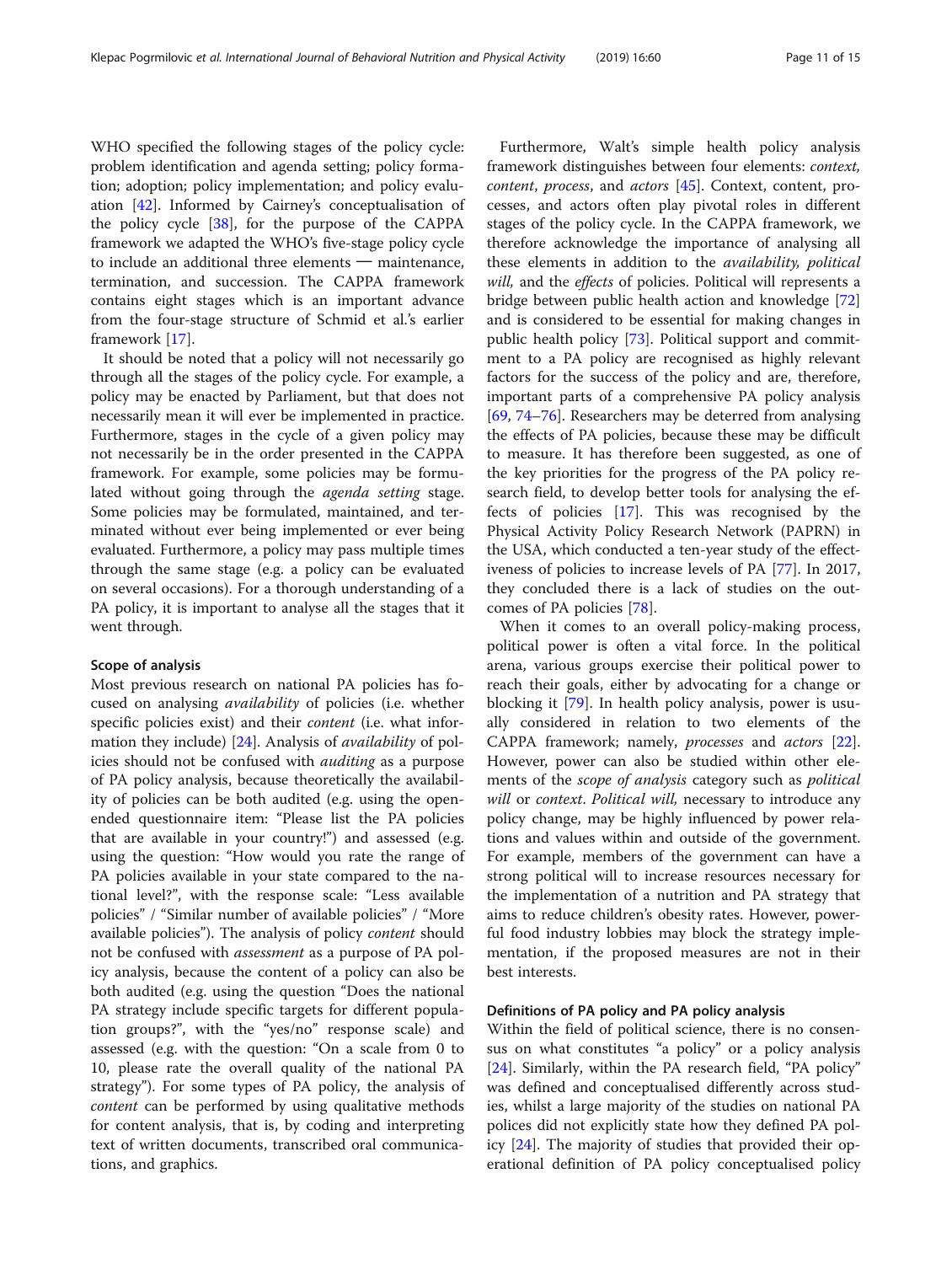within Schmid et al.'s first level [[24](#page-13-0)], that is, as the formal written regulation, code, or decision bearing legal authority [[17\]](#page-13-0) which corresponds to formal written policies in the CAPPA framework. For example, several PA policy studies relied on the definition of a policy that conceptualises 'policy' as a 'policy document', that is, "a written document that contains strategies and priorities, defines goals and objectives, and is issued by a part of the administration" [\[31](#page-13-0), [32,](#page-13-0) [69\]](#page-14-0). Restricting the conceptualisation of PA policy only to "written documents" may be practical for researchers, because these types of policies are usually the easiest to identify. However, this approach may exclude other possible aspects of policy such as "unwritten statements". Some health and PA policy researchers based their studies on a broader definition of policy, which besides formal statements also includes informal institutional procedures, arrangements, and justifications for action [\[44\]](#page-14-0). We acknowledge that various studies have different purposes and may therefore employ the most suitable definition for the scope of the study. We also acknowledge that it may be impossible to analyse all aspects of PA policy in a single study and that sometimes it may be necessary to reduce the analysis to only one or two aspects of PA policy. However, we believe a comprehensive standardised definition of PA policy may contribute to further development of the PA policy research field. Therefore, based on the CAPPA framework and various understandings of PA policies that were detected in our recent systematic scoping review [\[24](#page-13-0)], we defined PA policy broadly, to be as inclusive as possible. We used a similar comprehensive and inclusive approach in defining PA policy analysis, whilst relying on the CAPPA framework and a broad definition of policy analysis from the field of political science [\[54\]](#page-14-0).

# Possible applications of the CAPPA framework in PA policy research

The CAPPA framework can be used for a variety of purposes. These include (but are not limited to): (i) to help PA policy researchers conceptualise their study questions, that is, as a source of ideas what can and should be analysed; (ii) as a benchmark for evaluating what has been done in terms of PA policy research overall, in its specific areas, and in specific contexts (e.g. in specific countries); (iii) as a guide for policymakers, who want to influence population-level PA, on which types of policies and which policy sectors they can focus on in their endeavours; (iv) to help PA policy researchers improve between-study comparability, particularly by using the definitions provided within the framework; (v) to help assess the comprehensiveness and content validity of the available tools for PA policy analysis; and (vi) to guide the development of new PA policy analysis tools,

particularly regarding the facets of PA policy they are intended to measure.

A practical example of a possible application of the CAPPA framework can be found in our recent systematic review of instruments for PA policy analysis [\[80](#page-14-0)]. For every instrument included in the review we determined whether it was designed for *auditing* or *assess*ment of PA policies, which *policy sectors*, types of policy, and *stages of policy cycle* it covers, and what is encompassed in its scope of analysis. The list of elements of the CAPPA framework served as a benchmark for the assessment of comprehensiveness of the included instruments. An extract (for four sample instruments) from the data extraction table can be found in Table [2](#page-12-0). The definitions provided in the CAPPA framework enabled us to conduct the assessments consistently across all instruments and between two authors who took part in the data extraction process. In the same review, we used the CAPPA framework also to guide the synthesis of findings. It enabled us to easily identify which elements needed for a comprehensive analysis of PA policy cannot be analysed using the available instruments.

# Applicability of the CAPPA framework to the analysis of sedentary behaviour policy

Research suggests that uninterrupted prolonged periods of sedentary behaviour (SB) (i.e. waking activities in a sitting, reclining, or lying posture with very low energy expenditure) are associated with increased risk of cardiovascular disease, type II diabetes, and some types of cancer [[86\]](#page-14-0). It was estimated that high SB is responsible for nearly 4% of deaths from all causes internationally [[5\]](#page-13-0). It is therefore of public health importance to reduce SB in the population. PA and SB are often considered within the same study, as these behaviours are co-dependent [[87\]](#page-14-0). A recent review found that all but one study that analysed national SB policies also analysed PA policies [[24\]](#page-13-0). Given that PA and SB policy research fields largely overlap and that contexts of PA and SB policies are very similar, the CAPPA framework and definitions analogous to the ones provided for PA policy and PA policy analysis may also be used to guide research on SB policies.

#### Strengths and limitations of the study

The key strength of this study is a rigorous method used to develop the framework, which included an extensive literature review, three rounds of Delphi process, and two rounds of consultations with stakeholders. The CAPPA framework provides a categorisation of a complex area into measurable component parts. Each of these components is defined, and can be audited and assessed in combination to provide a comprehensive understanding of PA policy. The main strengths of the CAPPA framework are its: (i) comprehensiveness; (ii)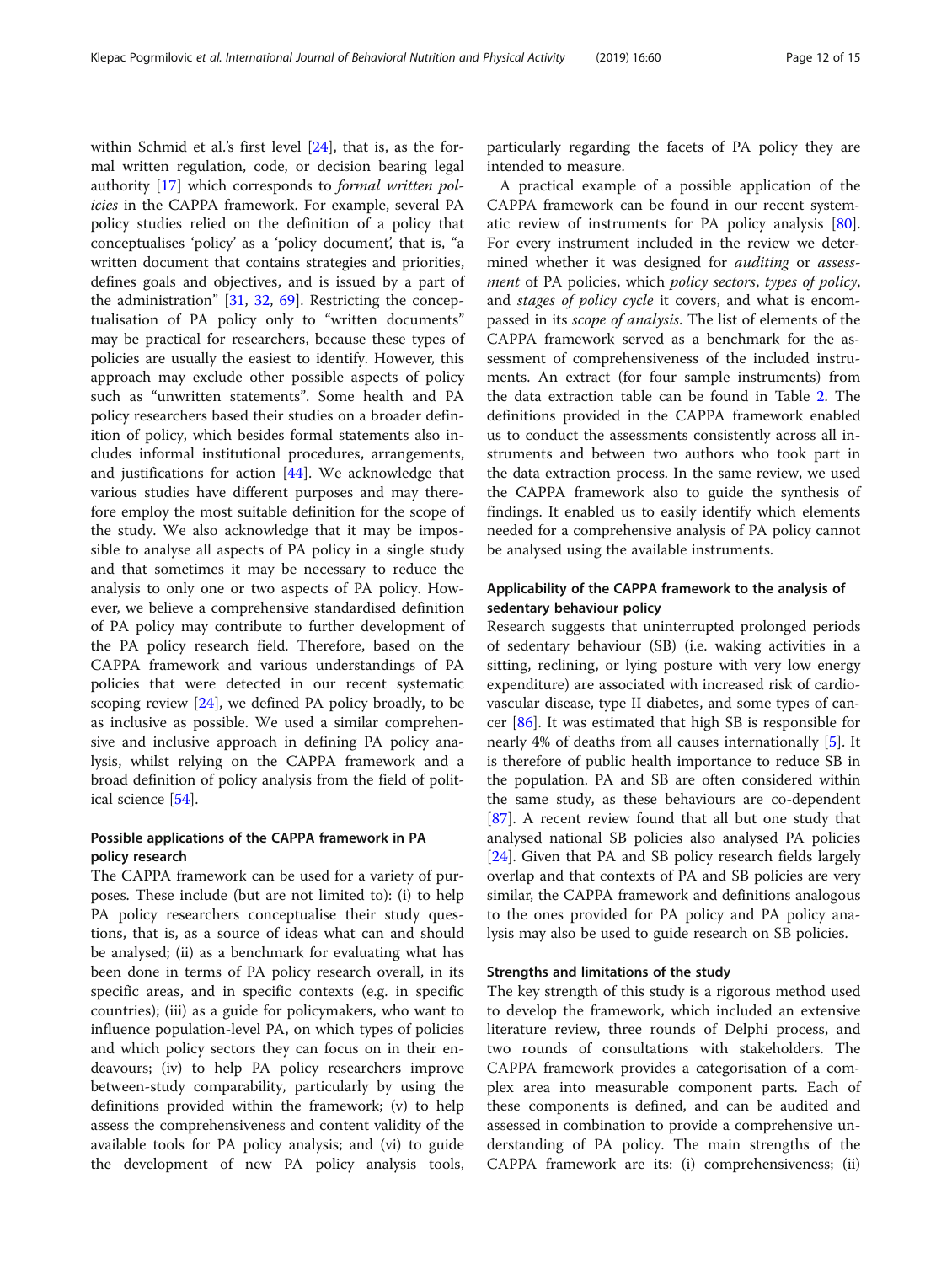| Instrument                                                                                                                              | CAPPA elements covered by the instrument |                                                                                                                                                                          |                                                                               |                                                            |                                                                                |  |  |
|-----------------------------------------------------------------------------------------------------------------------------------------|------------------------------------------|--------------------------------------------------------------------------------------------------------------------------------------------------------------------------|-------------------------------------------------------------------------------|------------------------------------------------------------|--------------------------------------------------------------------------------|--|--|
|                                                                                                                                         | Purpose of<br>analysis                   | Policy sector                                                                                                                                                            | Type of<br>policy                                                             | Stage of policy cycle                                      | Scope of<br>analysis                                                           |  |  |
| Health enhancing physical activity (HEPA) policy<br>audit tool (PAT), [12, 61, 81, 82]                                                  | Auditing                                 | Education<br>Assessment Environment<br>Health<br>Sport<br>Recreation<br>and leisure<br>Tourism<br>Transport<br>Urban<br>planning and<br>design<br>Work and<br>employment | Formal<br>written<br>policies<br>Written<br>standards<br>Formal<br>procedures | Formulation<br>Implementation<br>Fvaluation<br>Maintenance | Availability<br>Context<br>Processes<br>Actors<br>Political<br>will<br>Content |  |  |
| A Graphical, Computer-Based Decision-Support Tool to Help Decision<br>Makers Evaluate Policy Options Relating to Physical Activity [74] | Assessment None                          |                                                                                                                                                                          | None                                                                          | Formulation<br>Implementation                              | Context<br>Effects<br>Political<br>will                                        |  |  |
| Global Observatory for Physical Activity (GoPA!) questionnaire [83, 84]                                                                 | Auditing                                 | None                                                                                                                                                                     | Formal<br>written<br>policies<br>Formal<br>procedures                         | None                                                       | Availability                                                                   |  |  |
| Analysis of Determinants of Policy Impact [44, 85]                                                                                      | Auditing<br>Assessment                   | None                                                                                                                                                                     | Formal<br>written<br>policies<br>Formal<br>procedures                         | Formulation<br>Implementation<br>Evaluation                | Context<br>Processes<br>Actors<br>Content<br>Effects                           |  |  |

<span id="page-12-0"></span>Table 2 An example of a possible application of the Comprehensive Analysis of Policy on Physical Activity (CAPPA) framework: an extract from a review of instruments for the analysis of physical activity and/or sedentary behaviour policies

generalisability to different political contexts; (iii) supporting definitions that underpin each building block of the framework and its elements; and (iv) visual simplicity.

The CAPPA framework is also subject to some limitations. The authors aimed to make the building blocks of the framework and their elements as generalisable as possible, but given a variety of policy contexts internationally, some elements may not be applicable to all countries. Also, due to the complexities in the political context, an overlap between the various elements of the framework was inevitable. Future users of the framework should acknowledge the possible overlap and specify the way they choose to deal with it. Whilst the first draft of the framework was developed based on a comprehensive literature review, due to the wealth of literature in the fields of political science, health policy research, and PA policy research, the authors acknowledge there might be aspects of PA policy analysis that are not encompassed by the CAPPA framework.

# Conclusion

The CAPPA framework may be used to guide future studies related to PA policy, provide a context for the description, understanding, and analysis of its specific components and serve as a classification system for research on PA policies. It may also serve as a benchmark for the evaluation of comprehensiveness of existing tools for the analysis of PA policy and guide the development of new tools. The framework can be used in the same way for SB policy research. Operational definitions of different aspects of policy varied significantly across previous studies in this area  $[24]$ . The definitions of specific types of policy, aspects of policy, and purposes of policy analysis provided in the CAPPA framework might help in achieving standardisation of terminology in this area and in improving the comparability of findings across different studies. Future research should examine the extent to which PA policy analysis has covered each of the elements specified in the CAPPA framework. Future studies should also evaluate whether the existing tools for PA policy analysis allow for auditing and assessment of all the elements of the CAPPA framework and develop new tools where needed.

#### Abbreviations

CAPPA: Comprehensive Analysis of Policy on Physical Activity; CDC: Centers for Disease Control and Prevention; NCD: Noncommunicable disease; PA: Physical activity; SB: Sedentary behaviour; WHO: World Health Organization

#### Acknowledgments

This article is a part of the PhD project of the first author, BKP, supervised by KM, SJHB, and ZP (principal supervisor). The authors wish to thank Jozo Grgic (JG) for his generous help as the moderator in the Delphi decisional process.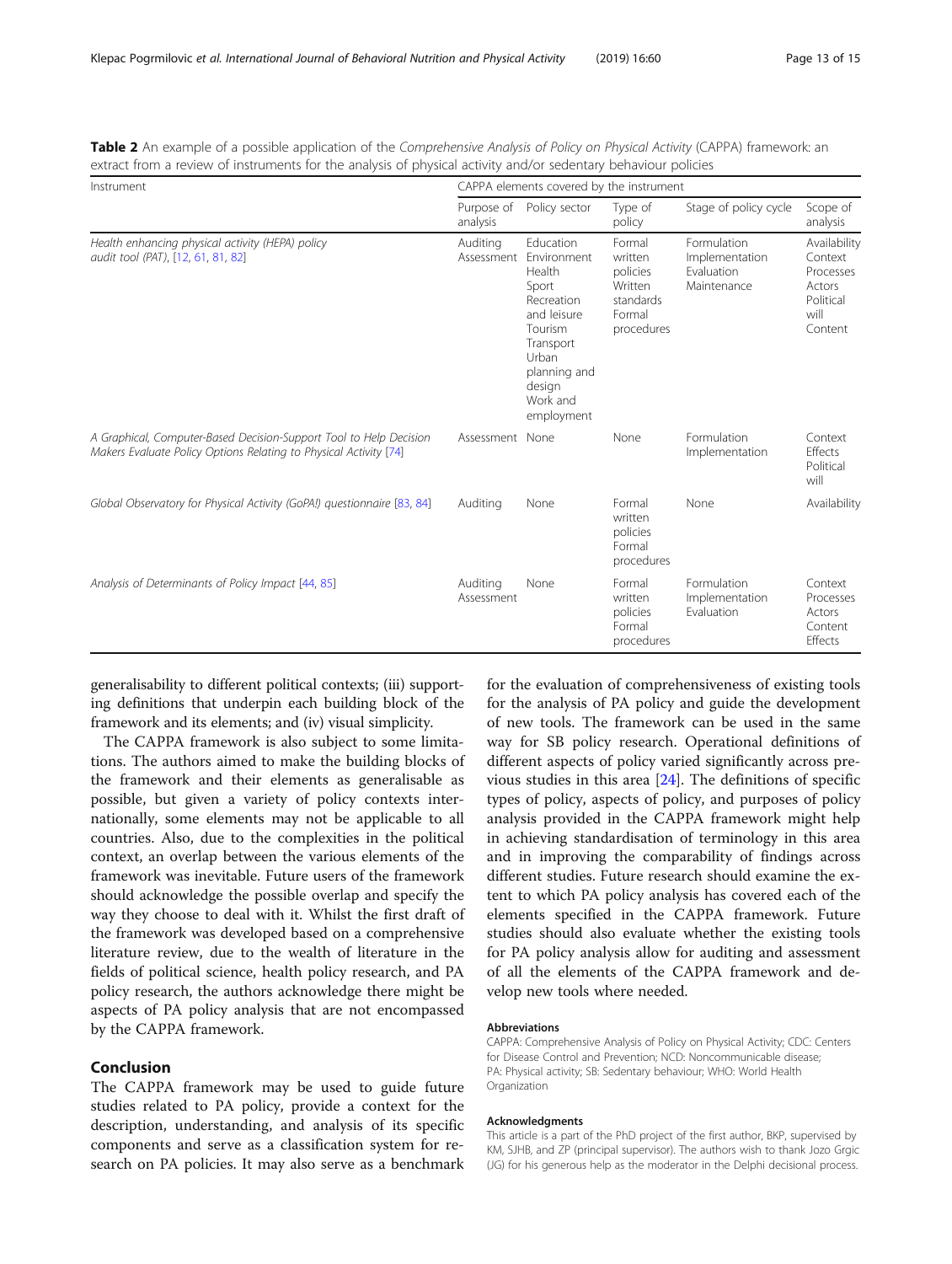# <span id="page-13-0"></span>Authors' contributions

BKP and ZP conceived the idea for the study. BKP, GOS, and ZP reviewed the literature. BKP and ZP developed the initial version of the framework. BKP and ZP designed the questionnaire and supplementary materials used in the Delphi process. BKP, GOS, KM, SJHB, and ZP, participated in the open discussion and three rounds of the Delphi process about the framework. AB, ARV, CW, HR, MK, MP, NC, NM, SK, and WB participated in the consultation process. All authors participated in the discussion about the final version of the framework. BKP drafted the initial manuscript. ZP, KM, GOS, SJHB, AB, ARV, CW, HR, MK, MP, NC, NM, SK, and WB contributed to writing the manuscript. All authors read and approved the final manuscript.

#### Funding

Not applicable.

# Availability of data and materials

Not applicable.

Ethics approval and consent to participate Not applicable.

#### Consent for publication

Not applicable.

#### Competing interests

The authors declare that they have no competing interests.

#### Author details

<sup>1</sup>Institute for Health and Sport, Victoria University, Ballarat Road, Footscray, Melbourne, VIC 3001, Australia. <sup>2</sup>Norwich Medical School, University of East Anglia, Norwich Research Park, Norwich, Norfolk NR4 7TJ, UK. <sup>3</sup>Institute for Resilient Regions, University of Southern Queensland, 37 Sinnathamby, Boulevard, Springfield Central, QLD 4300, Australia. <sup>4</sup>Sydney School of Public Health, University of Sydney, Camperdown, Sydney, NSW, Australia. <sup>5</sup>Cavill Associates, Stockport, UK. <sup>6</sup>Department of Health, Swiss Distance University of Applied Science FFHS, Regensdorf/Zurich, Switzerland. <sup>7</sup>Department of Public Health and Primary Care, Institute of Public Health, University of Cambridge, Cambridge CB2 0SR, UK. <sup>8</sup>Moray House School of Education, Physical Activity for Health Research Centre, University of Edinburgh, Edinburgh, Scotland, UK. <sup>9</sup>University of California San Diego Institute for Public Health, 9500 Gilman Drive, San Diego, USA. <sup>10</sup>Department of Social and Policy Sciences, University of Bath, Claverton Down, Bath BA2 7AY, UK. 11Post-Graduate Program in Epidemiology, Federal University of Pelotas, Pelotas, Brazil. 12Faculty of Medicine, University de los Andes, Bogota, Colombia. 13Physical Activity for Health Research Cluster, Health Research Institute, Department of Physical Education and Sport Sciences, Faculty of Education and Health Sciences, University of Limerick, Luimneach, Ireland.

#### Received: 6 January 2019 Accepted: 22 July 2019 Published online: 02 August 2019

#### References

- 1. Lee I-M, et al. Effect of physical inactivity on major non-communicable diseases worldwide: an analysis of burden of disease and life expectancy. Lancet. 2012;380(9838):219–29.
- 2. Physical Activity Guidelines Advisory Committee. 2018 Physical Activity Guidelines Advisory Committee scientific report. Washington, DC: U.S. Department of Health and Human Services; 2018.
- 3. World Health Organization. Noncommunicable diseases. 2 February 2018; Available from: <http://www.who.int/mediacentre/factsheets/fs355/en/>. Accessed 2 Feb 2018.
- 4. World Health Organization. Physical activity fact sheet. 2 February 2018; Available from: <http://www.who.int/mediacentre/factsheets/fs385/en/>. Accessed 2 Feb 2018.
- 5. de Rezende LFM, et al. All-cause mortality attributable to sitting time: analysis of 54 countries worldwide. Am J Prev Med. 2016;51(2):253–63.
- 6. Ding D, et al. The economic burden of physical inactivity: a global analysis of major non-communicable diseases. Lancet. 2016;388(10051):1311–24.
- 7. MacAuley D, Bauman A, Frémont P. Exercise: not a miracle cure, just good medicine. Br J Sports Med. 2016;50(18):1107–8.
- 8. Kohl HW 3rd, et al. The pandemic of physical inactivity: global action for public health. Lancet. 2012;380(9838):294–305.
- 9. World Health Organization. WHO global strategy on diet, physical activity and health. Food Nutr Bull. 2004;25(3):292–302.
- 10. World Health Organization. Global action plan for the prevention and control of NCDs 2013–2020. Geneva: World Health Organization; 2013.
- 11. World Health Organization. Global action plan on physical activity 2018– 2030: more active people for a healthier world. Geneva: World Health Organization; 2018.
- 12. Bull F, Milton K, Kahlmeier S. National policy on physical activity: the development of a policy audit tool. J Phys Act Health. 2014;11(2):233–40.
- 13. Sallis J, et al. An ecological approach to creating active living communities. Annu Rev Public Health. 2006;27:297–322.
- 14. Bellew B, et al. Public policy actions needed to promote physical activity. Curr Cardiovasc Risk Rep. 2011;5(4):340–9.
- 15. World Health Organization, Physical activity for health, more active people for a healthier world: draft global action plan on physical activity 2018– 2030. World Health Organization; 2017.
- 16. World Health Organization. Physical Activity/Policy. 2018; Available from: [http://www.euro.who.int/en/health-topics/disease-prevention/physical](http://www.euro.who.int/en/health-topics/disease-prevention/physical-activity/policy)[activity/policy.](http://www.euro.who.int/en/health-topics/disease-prevention/physical-activity/policy) Accessed 18 March 2018.
- 17. Schmid TL, Pratt M, Witmer L. A framework for physical activity policy research. J Phys Act Health. 2006;3(Suppl 1):S20–9.
- 18. Rütten A, et al. Three types of scientific evidence to inform physical activity policy: results from a comparative scoping review. Int J Public Health. 2016; 61(5):553–63.
- 19. Walt G, Gilson L. Reforming the health sector in developing countries: the central role of policy analysis. Health Policy Plan. 1994;9(4):353–70.
- 20. Lasswell HD, Lerner D, Fisher HH. The policy sciences: recent developments in scope and method. Palo Alto: Stanford University Press; 1951.
- 21. Bardach E, Patashnik EM. A practical guide for policy analysis: the eightfold path to more effective problem solving. Washington: CQ press, SAGE Publications; 2015.
- 22. Buse K, et al. How can the analysis of power and process in policy-making improve health outcomes? World Hosp Health Serv. 2009;45(1):4–8.
- 23. Quade ES, Carter GM. Analysis for public decisions. Cambridge: MIT Press; 1989.
- 24. Klepac Pogrmilovic B, et al. A global systematic scoping review of studies analysing indicators, development, and content of national-level physical activity and sedentary behaviour policies. Int J Behav Nutr Phys Act. 2018;15:123.
- 25. Shephard RJ, et al. Physical activity policy development: a synopsis of the WHO/CDC Consultation, September 29 through October 2, 2002, Atlanta, Georgia. Public Health Rep. 2004;119(3):346–51
- 26. Eyler A. Promoting physical activity through policy. Research Digest of the President's Council on Fitness, Sports & Nutrition. 2011;12(3):1–9.
- 27. Pratt M, et al. An international perspective on the Nexus of physical activity research and policy. Environ Behav. 2016;48(1):37–54.
- 28. Rütten A, et al. Supportive environments for physical activity, community action, and policy in 8 European Union member states: comparative analysis and specificities of context. J Phys Act Health. 2013;11(5):873–83.
- 29. Woods CB, Mutrie N. Putting physical activity on the policy agenda. Quest. 2012;64(2):92–104.
- 30. Wu BR. Understanding network governance: a case study exploration of Active Canada 20/20. St. Catharines, Ontario: Brock University; 2015.
- 31. Christiansen N, Kahlmeier S, Racioppi F. Sport promotion policies in the European Union: results of a contents analysis. Scand J Med Sci Sports. 2014;24(2):428–38.
- 32. Daugbjerg SB, et al. Promotion of physical activity in the European region: content analysis of 27 national policy documents. J Phys Act Health. 2009; 6(6):805–17.
- 33. Varela AR, et al. Mapping the historical development of physical activity and health research: a structured literature review and citation network analys. Prev Med. 2018;111:466–72.
- 34. Dye TR. Understanding public policy: Pearson new international edition. Upper Saddle River: Pearson Higher Ed; 2013.
- 35. Althaus C, Bridgman P, Davis G. The Australian policy handbook. Melbourne: Allen & Unwin; 2013.
- 36. Colebatch HK. Policy analysis, policy practice and political science. Aust J Public Adm. 2005;64(3):14–23.
- 37. Dunn WN. Public policy analysis: Upper Saddle River: Pearson Education; 2004.
- 38. Cairney P. Understanding public policy: theories and issues. Hampshire: Palgrave MacMillan; 2012.